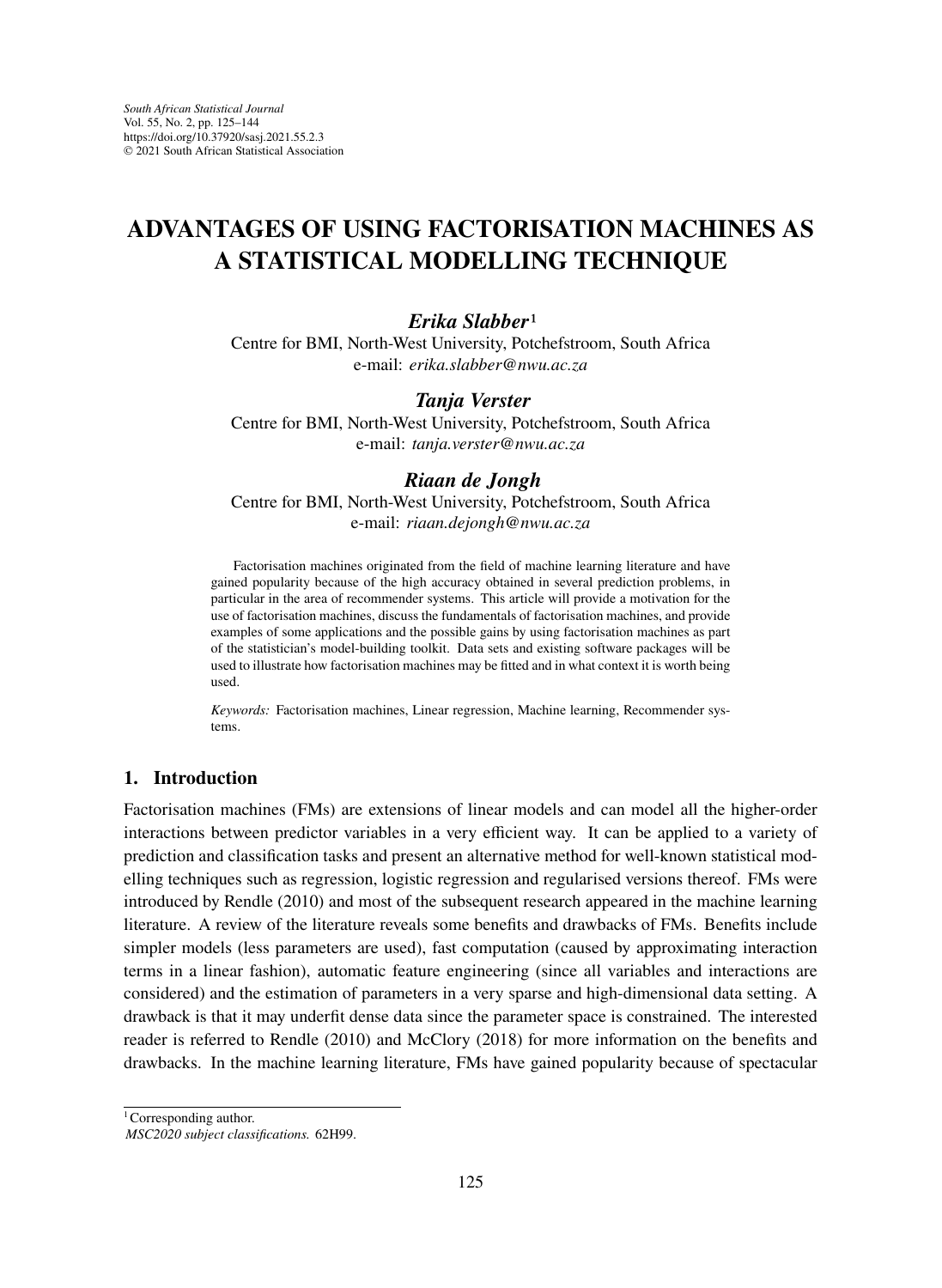successes obtained in the area of recommender systems. Recommender systems usually deal with the problem of predicting a categorical or interval response variable with categorical predictor variables. Often these variables are nominal, with many levels that lead to a high-dimensional sparse data setting, an area in which FMs thrive.

In this paper we will investigate the above claims and, compared to the above-mentioned statistical techniques, illustrate the possible gain of using FMs. We will do this by the use of examples in selected application areas. In order to fit FMs, optimisation algorithms and software implementations thereof are required. The practical implementation of these software routines is not straightforward and can be complex when categorical variables are present. In the various examples studied in this paper these difficulties will be highlighted and solutions provided. Lastly, since the statistical literature is relatively silent on FMs as a modelling technique, we hope that this paper will be able to convince practising statisticians to include this technique in their modelling toolkit.

The layout of this paper is as follows. In the next section, a short background covering the origination of FMs and the successes obtained in the area of recommender systems are provided by means of a literature review. In Section 3, FMs are defined and explained using familiar regression notation. Some guidelines for the practical implementation of these models are included in this section. Section 4 contains a discussion of the algorithms and software routines for fitting these models to data. In Section 5, the practical application of the software is illustrated empirically. A well-known recommender system data set, as well as simulated data sets from regression and logistic regression applications will be used to illustrate the advantage of using FMs in a large data set context. Since the application of these algorithms is not straightforward, software code will be provided, and the performance of the algorithms compared. Some concluding remarks and suggestions for future research are given in the last section.

# **2. Background on factorisation machines**

When Rendle (2010) introduced the machine learning community to FMs, he motivated the method as one that combines the advantages of support-vector machines with those of factorisation models. Support-vector machines and factorisation models, such as matrix factorisation (Srebro and Jaakkola, 2003), tensor factorisation (Tucker decomposition; Tucker, 1966), parallel factor analysis (Harshman, 1970) and pairwise tensor factorisation (Rendle and Schmidt-Thieme, 2010) are frequently used for prediction tasks in machine learning and intelligent information systems. One well-known example of matrix factorisation is singular value decomposition (SVD) where SVD is interpreted as a method to compute the low-rank approximation of a matrix by minimising the squared error loss. As will become clear later, matrix factorisation is a key concept in FMs, which have now surpassed the successes of factorisation models as recommender systems. Similar to support-vector machines (Steinwart and Christmann, 2008), FMs are general predictors working with any real-valued feature vector, but in contrast to support-vector machines, they model all interactions between variables using factorised parameters. Furthermore, FMs are able to estimate interactions even in problems with huge sparsity (such as recommender systems) where support-vector machines fail, as stated by Rendle (2010). Therefore, Rendle (2010) claimed that FMs combine the power of factorisation models with that of feature engineering, which is desirable in a model-building context and especially in recommender systems where the data are typically sparse and the number of predictor variables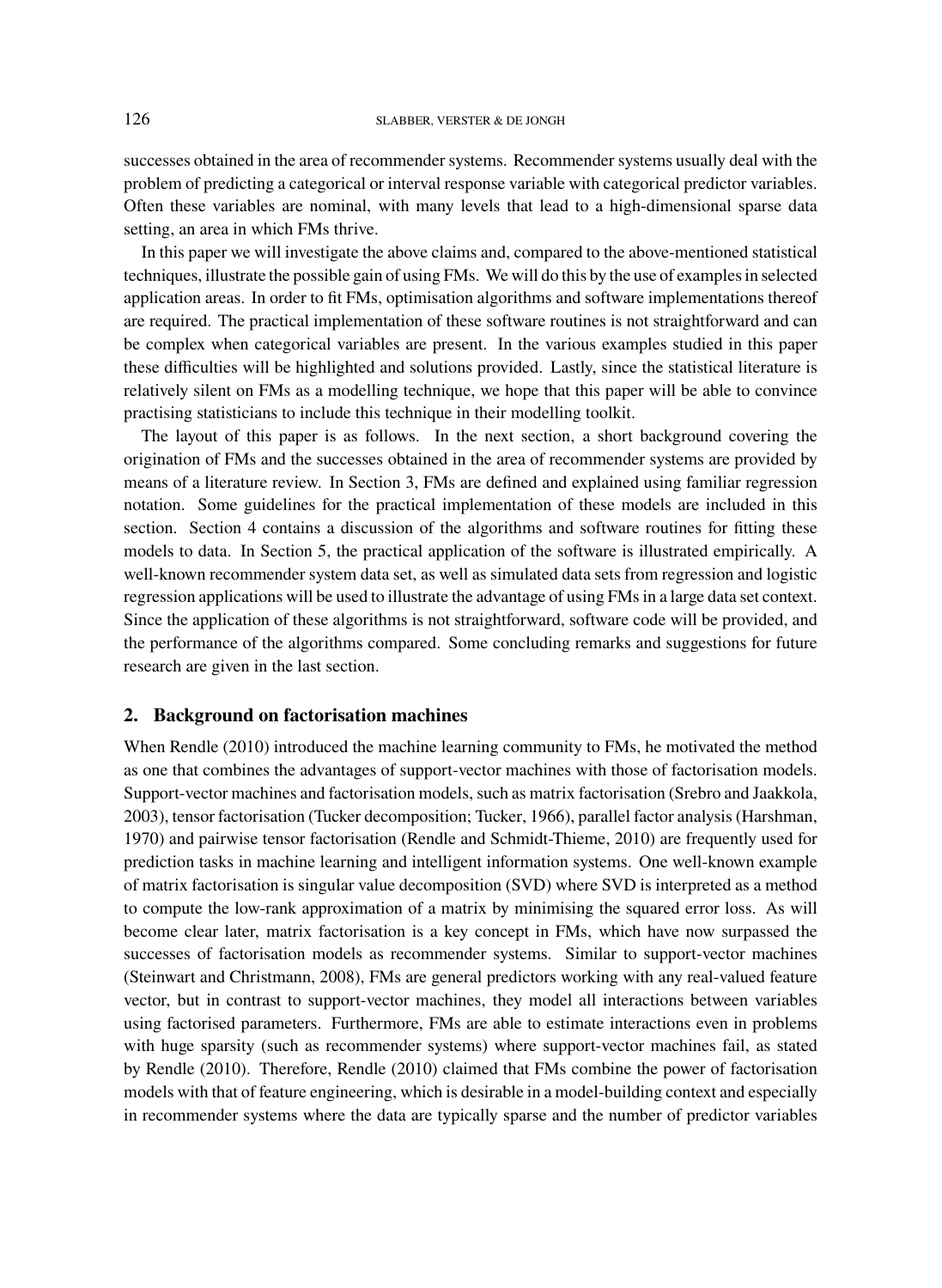frequently more than the number of observations.

In a very general way, recommender systems are concerned with suggesting relevant products to users. For example, Netflix uses recommender systems to advise their clients on the next best movie to watch (based on their viewing preferences); Amazon uses these systems to recommend to clients which products to consider buying next (based on their buying behaviour); and other technology companies such as Google and YouTube use these systems to advise their clients in similar ways. Of course, the end goal for all companies is to become more profitable by selling more products and by growing their client base. Using recommender systems that can accurately advise clients and convince them to buy more products can therefore be a highly effective marketing tool for companies. Today, because of the wide availability of customer information, recommender systems have become one of the most rapidly growing branches of artificial intelligence. The growth of available customer information is attributable to the wide accessibility of recorded data on customer behaviour as well as an exponential growth in the number of characteristics or variables that can aid in increasing the prediction accuracy of recommender systems. Often the number of variables is so large that they overshadow the number of data points recorded. Building recommender systems for problems where the number of variables outnumbers the data points (also referred to as sparsity) gave rise to the introduction of FMs by Rendle (2010). Because factorisation machines can potentially model the high-dimensional interactions between the predictor variables and incorporate these into the prediction model, it is claimed that FMs cater for feature engineering as well as modelling.

FMs achieved numerous rewards in a number of data science challenges (see Parsons, 2017), for example, in the KDD Cup, an annual data mining and knowledge discovery competition organised by ACM Special Interest Group, FMs achieved first place in 2010 in the Grockit Challenge for predicting the next exam question, first place in 2011 for rating prediction on the MovieLens data set, and third place in 2012 for click prediction. FMs also achieved first place in the Kaggle 'Blue Book for Bulldozers' challenge for predicting the auction sale price. For more information on recommender systems, see Bhatnagar (2016).

#### **3. Factorisation machines in a regression context**

One of the earliest and best known model-building tools in statistics is regression. The technique has been used both in a descriptive and prediction context with a well-established statistical theory of inference. Interestingly, in some machine learning literature, regression is often considered as part of the 'machine learning' model-building toolkit, but mostly in the context of minimising the mean squared error (not maximum likelihood) (Rendle, 2010). Machine learning is all about the model and how to fit the model to data in a prediction context. So the loss function (usually mean squared error), and the optimisation method to minimise the loss function are of cardinal importance. In most machine learning models (FMs, neural networks, etc.) inference (e.g. the significance tests about model parameters) is largely absent. Although regression, specifically linear regression, has served the statistical community well, it has difficulty dealing with modelling all higher-order interactions between predictor variables. In fact, when the number of prediction variables is large, the current methods even struggle with modelling only the two-factor interactions, see Yurochkin et al. (2017), and are unable to fit a model where the number of predictor variables is more than the number of observations. Modelling higher-order interactions results in a combinatorial explosion that renders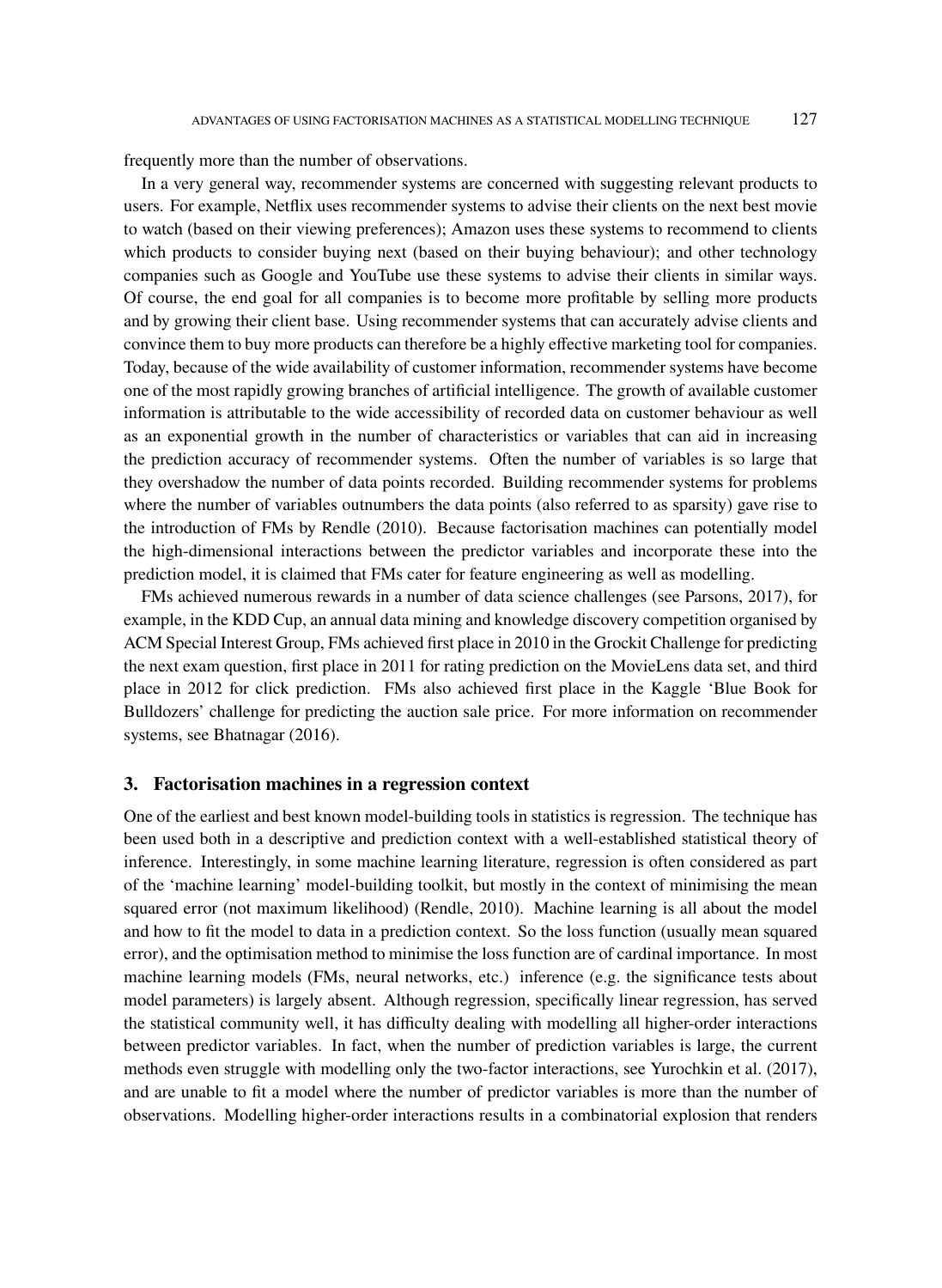the fitting of regression models inefficient, especially in a sparsity context. In the remainder of this section, it is shown how FMs become a very useful alternative.

As in the regression case, FMs are concerned with predicting a response  $Y$  from some input data X assuming a relationship of the form  $Y = f(X)$  with a parametrically specified f for which the parameter values are to be estimated. The prediction is  $\hat{Y} = \hat{f}(X)$ . As stated previously, regression and support-vector machines encounter difficulties when the input data  $X$  are very sparse, a condition that is often encountered when the input consists mainly of large-sized categorical variables, as in recommender systems. Refer to Hastie et al. (2015) for more information. Rendle (2010) introduced FMs, which posit a very specific relationship between the explanatory data  $X$  and the response variable of interest,  $Y$ . The claim is that the FM generalises the usual models and can also handle very sparse data more successfully. Below a rather simplistic explanation of the rationale underlying the FM model is given. The linear regression prediction model is

$$
Y = \beta_0 + \sum_{k=1}^K \beta_k X_k,
$$

where Y is the response variable,  $\beta_0$  the intercept,  $\beta_k$  the coefficient for the kth predictor variable, and  $X_k$  the kth predictor variable (where  $k = 1, \ldots, K$ ). In total,  $K + 1$  parameters have to be estimated in the linear regression model. Typically, interactions between feature variables  $(X_k)$  have to be taken into account in order to get predictions of acceptable quality. If the linear model structure is to be preserved, the extension of the linear regression model is as follows:

$$
Y = \beta_0 + \sum_{k=1}^{K} \beta_k X_k + \sum_{k=1}^{K-1} \sum_{j=k+1}^{K} \beta_{kj} X_k X_j,
$$
 (1)

which includes all possible two-way interactions. The model (1) will be referred to as the regression model with two-way interactions. Note that an additional  $K(K-1)/2$  parameters  $\beta_{ki}$  have to be estimated. Thus the total number of parameters (P) is given by  $P = K + 1 + K(K - 1)/2$ . Clearly this could lead to a "small  $N$  (with  $N$  the number of observations), large  $P$ " situation where ordinary least squares regression becomes unworkable when the  $X$ -matrix is singular and its inverse does not exist. This happens when the number of parameters to be estimated,  $P$ , is more than the number of observations. One approach to avoid this is to use a nonlinear model:

$$
Y = \beta_0 + \sum_{k=1}^K \beta_k X_k + \left(\sum_{k=1}^K \beta_k X_k\right)^2
$$
  
=  $\beta_0 + \sum_{k=1}^K \beta_k X_k + \sum_{k=1}^K \beta_k^2 X_k^2 + 2 \sum_{k=1}^{K-1} \sum_{j=k+1}^K \beta_k \beta_j X_k X_j.$ 

By removing the "purely quadratic" terms and the factor 2, this leads to

$$
Y = \beta_0 + \sum_{k=1}^{K} \beta_k X_k + \sum_{k=1}^{K-1} \sum_{j=k+1}^{K} \beta_k \beta_j X_k X_j.
$$

This model contains no extra parameters — the  $\beta_{kj}$  have been factorised into simple products  $\beta_k \beta_j$  of the original linear model parameters. This would generally be too restrictive a model. The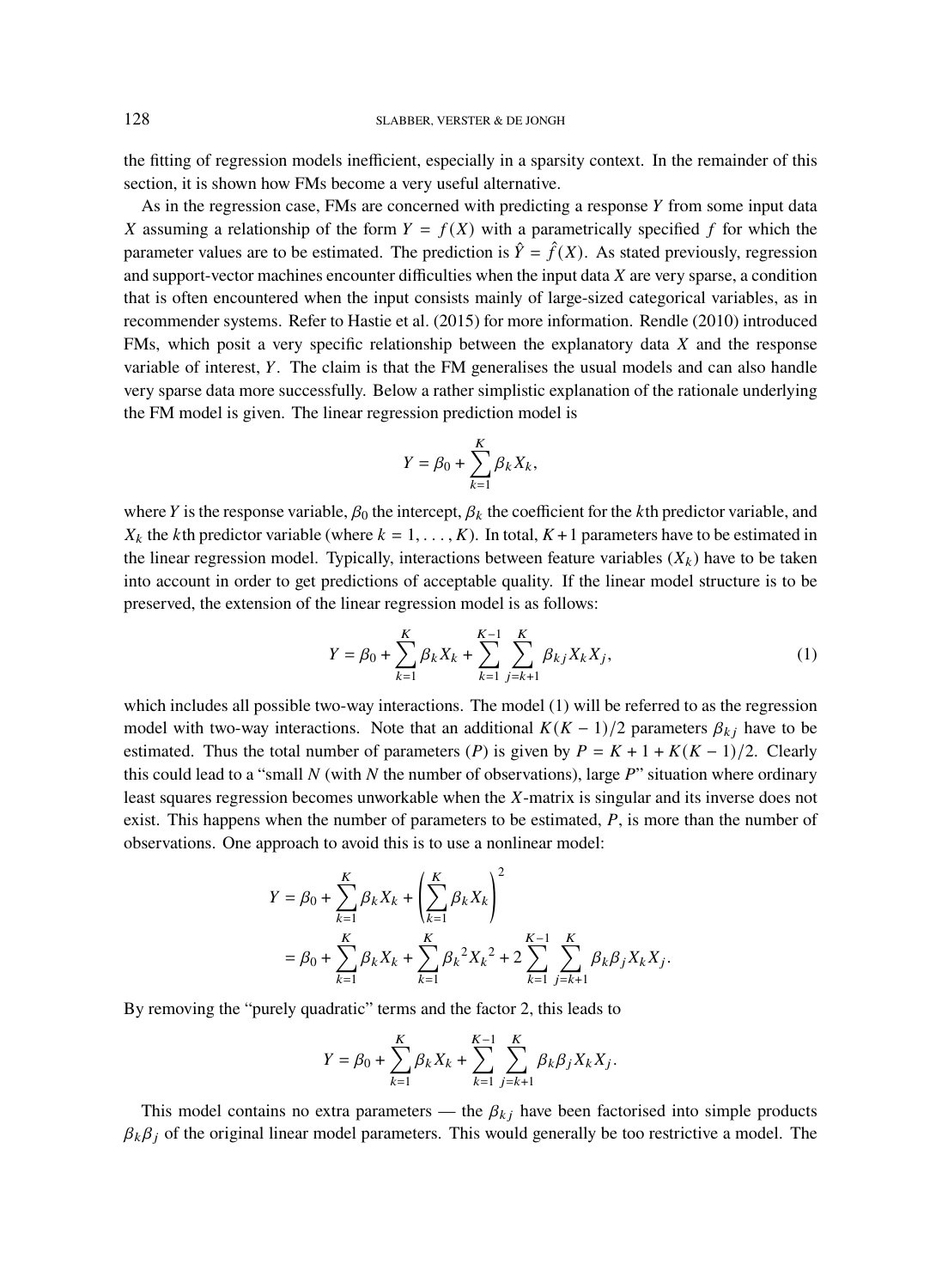interaction  $\beta_{kj}$  can be better approximated by a sum of simple products consisting of G factors:

$$
\beta_{kj} = \sum_{g=1}^{G} v_{kg} v_{jg}.
$$
\n(2)

Accordingly, Rendle (2010) puts forward the following extension:

$$
Y = \beta_0 + \sum_{k=1}^{K} \beta_k X_k + \sum_{k=1}^{K-1} \sum_{j=k+1}^{K} \sum_{g=1}^{G} \nu_{kg} \nu_{jg} X_k X_j,
$$
 (3)

with  $(K \times G)$  "interaction parameter matrix"  $\{v_{kg}\}\$ . Typically, G is chosen to be small, say 2 or 3, in which case the number of additional interaction parameters,  $(K \times G)$ , may be substantially less than  $K(K - 1)/2$ , the number required in a regression model including all two-way interactions. As described by Freudenthaler et al. (2009), the formulation (3) replaces the two-way interaction effects by their factorised analogues as given by (2). Note that it is well known that for any  $(K \times K)$ positive definite matrix  $\beta = {\beta_{kj}}$  there exists a  $(K \times G)$  matrix  $V = {v_{kg}}$  such that  $\beta = VV^T$ , provided that  $G$  is sufficiently large. Refer to Srebro et al. (2005). This shows that an FM can express any interaction matrix  $\{\beta_{ki}\}\$  if G is large enough. In general, (2) implies that the data for one interaction assist in the estimation of parameters for related interactions, making the modelfitting process more time efficient. In high-dimensional sparse-data settings, like the classic movie recommender system example (see Section 4.1), it is challenging, if not impossible, to estimate interactions between variables independently. FMs break this independence by the factorisation of higher-order interactions which enable efficient coefficient estimation (Rendle, 2010). FMs can handle sparse data quite successfully due to the fact that interactions appear as products  $v_{kg}v_{ig}$ , hence allowing the estimation of each component to "borrow strength" from other components. Although we will not consider higher order interactions in this paper, it is sufficient to say that FMs can model  $d$ -way variable interactions, where  $d$  is the polynomial order. Note that according to Harris (2015), in all the current implementations the order has been fixed at two. This is still the case for the implementations used in this paper (LibFM and PROC FACTMAC - see Section 4). The formulation in (3) easily generalises to a model for  $d$ -way interactions (see Blondel et al. (2016) for more information).

Returning to the FM formulation in (3) it should be clear that the choice of the number of factors is of practical concern. Rendle (2010) recommended that a small  $G$  (2 or 3) should be used when working with sparse data since there are usually not enough data to estimate complex interactions. If the number of factors is restricted, it leads to better prediction and improved interaction matrices under sparsity. As mentioned before, when K variables are used it will result in  $(K)(K-1)/2$ two-way interaction terms. Should a value of  $G$  be chosen that is too high, the FM model will not provide a gain in terms of modelling since we will end up with the same number of parameters as when a traditional linear regression model with interactions is fitted.  $G$  should thus be chosen such that  $K(K-1)/2 > KG$ . For example in (3), when K is set to 500, it will result in 124 750 interactions terms that have to be estimated, while a choice of  $G = 10$  will result in estimating only 5 000 interaction parameters (instead of 124 750). At this stage, no mechanism has been developed to assist with the choice of  $G$ , so it remains rather arbitrary and practitioners will have to evaluate this based on their particular applications. However, Rendle (2010) and others recommend the use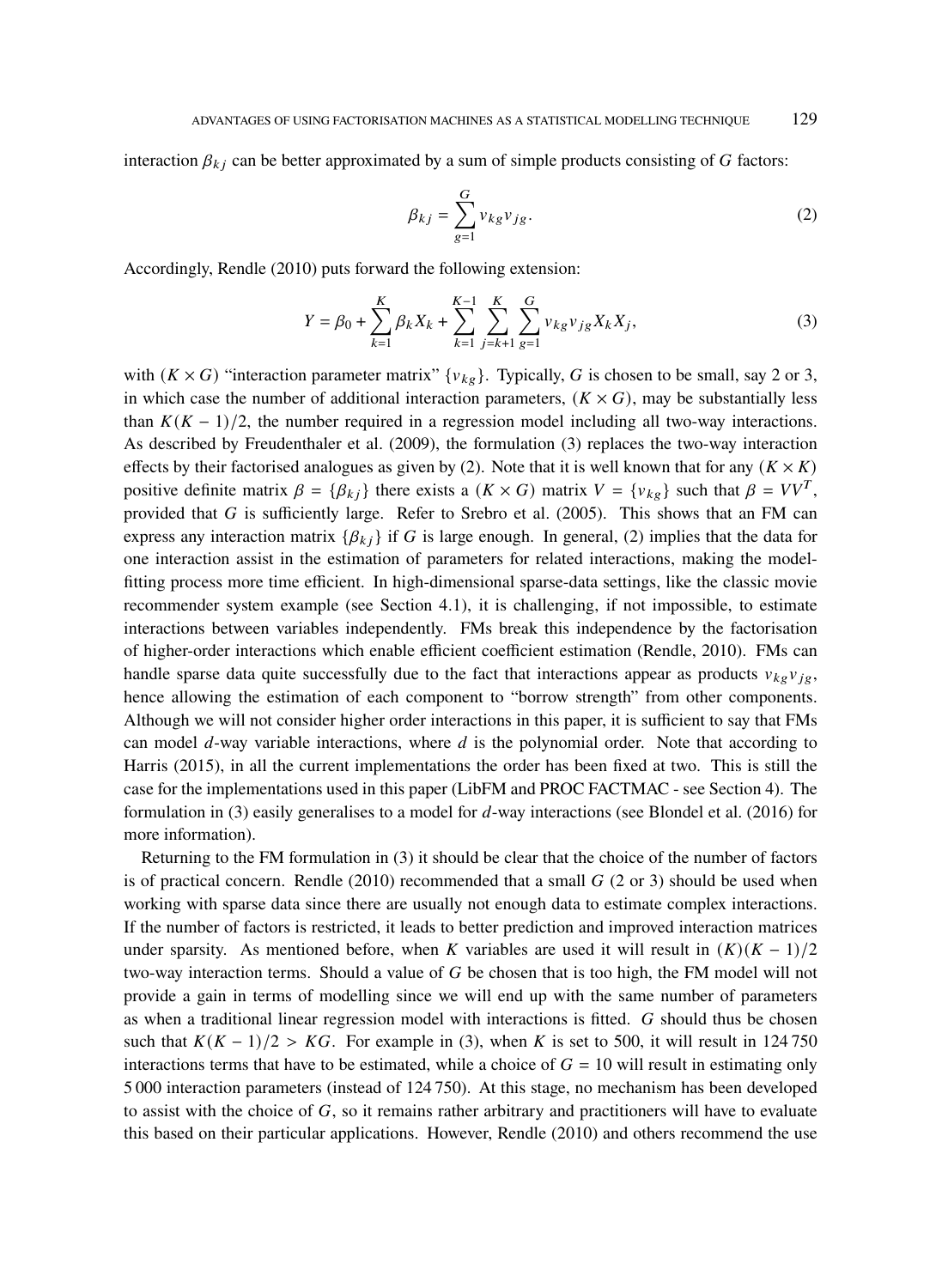|    |            | ΚG    |       |       |  |  |  |
|----|------------|-------|-------|-------|--|--|--|
| K  | $K(K-1)/2$ | $G=2$ | $G=3$ | $G=4$ |  |  |  |
| 3  | 3          | 6     | 9     | 12    |  |  |  |
| 4  | 6          | 8     | 12    | 16    |  |  |  |
| 5  | 10         | 10    | 15    | 20    |  |  |  |
| 6  | 15         | 12    | 18    | 24    |  |  |  |
| 7  | 21         | 14    | 21    | 28    |  |  |  |
| 8  | 28         | 16    | 24    | 32    |  |  |  |
| 9  | 36         | 18    | 27    | 36    |  |  |  |
| 10 | 45         | 20    | 30    | 40    |  |  |  |
| 11 | 55         | 22    | 33    | 44    |  |  |  |
| 12 | 66         | 24    | 36    | 48    |  |  |  |
| 13 | 78         | 26    | 39    | 52    |  |  |  |
| 14 | 91         | 28    | 42    | 56    |  |  |  |
| 15 | 105        | 30    | 45    | 60    |  |  |  |

**Table 1**. Number of interaction parameters to estimate at given choices of  $K$  and  $G$ .

of a smaller  $G$  since it leads to better generalisation, especially under sparsity conditions. Table 1 illustrates the choices available to the modeller when  $K = 3, 4, \ldots, 15$  and  $G = 2, 3, 4$ . Clearly, when  $K = 3, 4, 5$  it makes no sense to use FM (4) instead of the regression model (2) since there is no gain in factorising the interaction terms. However, when  $K = 15$  and  $G = 2$ , the benefit of using the FM is clear since far fewer parameters need to be estimated (30 under FM (4) instead of 105 under regression model (2)). The shaded area in the table indicates where the FM comes into its own.

As stated before, high-dimensional problems and sparsity are the feeding areas for FMs that excel in this environment as they not only deal with a large number of variables but also with their higherorder interactions. Because of this, Rendle claimed that FMs have the ability to combine automatic feature engineering with the benefits of factorisation models. A key aspect of the modelling process is to do proper encoding of the categorical variables (e.g. binary, nominal and ordinal) and to formulate the prediction problem in such a way that it can logically be translated into a predictor variable matrix (referred to as the  $X$ -matrix in this paper) that is encoded in an appropriate way. Many papers about proper encoding exist in the machine learning literature, as do encoding techniques such as one-hot coding, ordinal coding, label coding, hashing, leave-one-out coding, sum coding, Helmert coding, polynomial coding, backward difference coding and binary coding (see, for example, Potdar et al., 2017; Hancock and Khoshgoftaar, 2020). Often the encoding method requires a proliferation in the number of predictor variables. For example, one nominal variable with 10 levels using dummy variables will result in an extra 8 predictor variables in the  $X$ -matrix.

## **4. Fitting factorisation machines**

Assume we have a training data set  $(Y_n, X_{n,1}, \ldots, X_{n,K})$ ,  $n = 1, \ldots, N$ . The parameters in model (3) are estimated by minimising some distance measure between  $Y_n$  and the predicted value  $\hat{Y}_n$  generated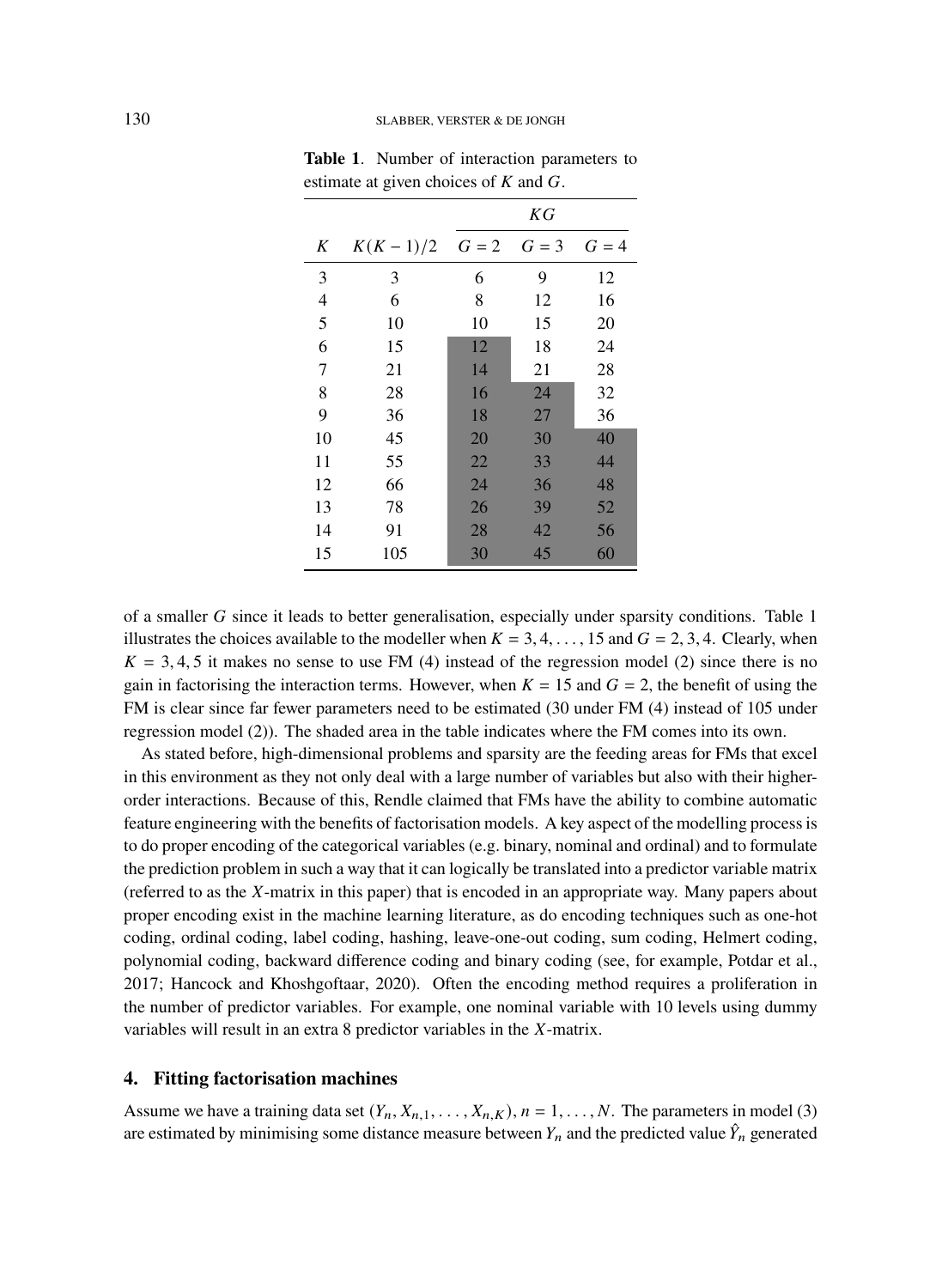from model (3). Let  $\ell(Y, \hat{Y})$  denote a typical loss function or distance measure. We then have to minimise

$$
\frac{1}{N}\sum_{n=1}^N \ell(Y_n,\hat{Y}_n).
$$

For continuously distributed responses, squared error loss is typically used, where

$$
\ell_s(Y,\hat{Y})=(Y-\hat{Y})^2.
$$

Using this loss function in the above expression gives the well-known mean squared error (MSE) distance measure. Note that the root mean squared error (RMSE) is sometimes used instead of MSE, where  $RMSE = \sqrt{MSE}$ .

For binary responses  $Y_n = +1$  or  $-1$ , we can either use hinge loss,

$$
\ell_H(Y,\hat{Y}) = \max\{0, 1 - Y\hat{Y}\},\
$$

or logit loss,

$$
\ell_L(Y, \hat{Y}) = \frac{\log (1 + \exp (-Y\hat{Y}))}{\log 2}.
$$

See Rosasco et al. (2004) for more detail.

Several FM software implementations currently exist, for example the software package LibFM developed by Rendle (2012), PROC FACTMAC in SAS® Visual Data Mining and Machine Learning (SAS Viya), libFMexe in R (a wrapper of the LibFM package that calls the LibFM executable) and fastFM in Python. In this paper, only LibFM and PROC FACTMAC will be used to demonstrate how FMs may be fitted to a data set. LibFM is the most flexible of the two algorithms since it can handle both regression and classification problems. More specifically, LibFM implements both MSE and logit loss and potentially caters for categorical and continuous predictor and response variables. On the other hand, PROC FACTMAC only implements RMSE and only caters for classification problems for an interval-scale response variable and nominal categorical predictor variables. This currently puts a restriction on the type of problems that PROC FACTMAC can handle. A limitation of LibFM is that the output provided is restricted to the predicted values of the response variable, while PROC FACTMAC provides the predicted response values as well as the estimated coefficients of the predicted variables and associated factors. In conclusion, while both algorithms can be used to fit FM models to typical recommender system type data sets, LibFM can also be used in a regression and logistic regression context.

As far as algorithms for the minimisation of the loss function are concerned, both LibFM and PROC FACTMAC implement stochastic gradient descent (SGD) optimisation, while only LibFM gives the user the option to use three further algorithms, namely adaptive stochastic gradient descent (SGDA), alternating least squares (ALS), and Markov Chain Monte Carlo (MCMC). The algorithms implemented in LibFM are described in detail in Rendle (2012) and the algorithm used in PROC FACTMAC in SAS Institute Inc. (2019b). Note that both LibFM and PROC FACTMAC have adapted the above-mentioned loss functions by including regularisation of the model parameters. The reason for this is that if the number of factors is large, many parameters have to be estimated, which makes FMs prone to overfitting. PROC FACTMAC implements a max-norm regularisation of the factor parameters, while LibFM implements an L2 regularisation of all model parameters. Furthermore,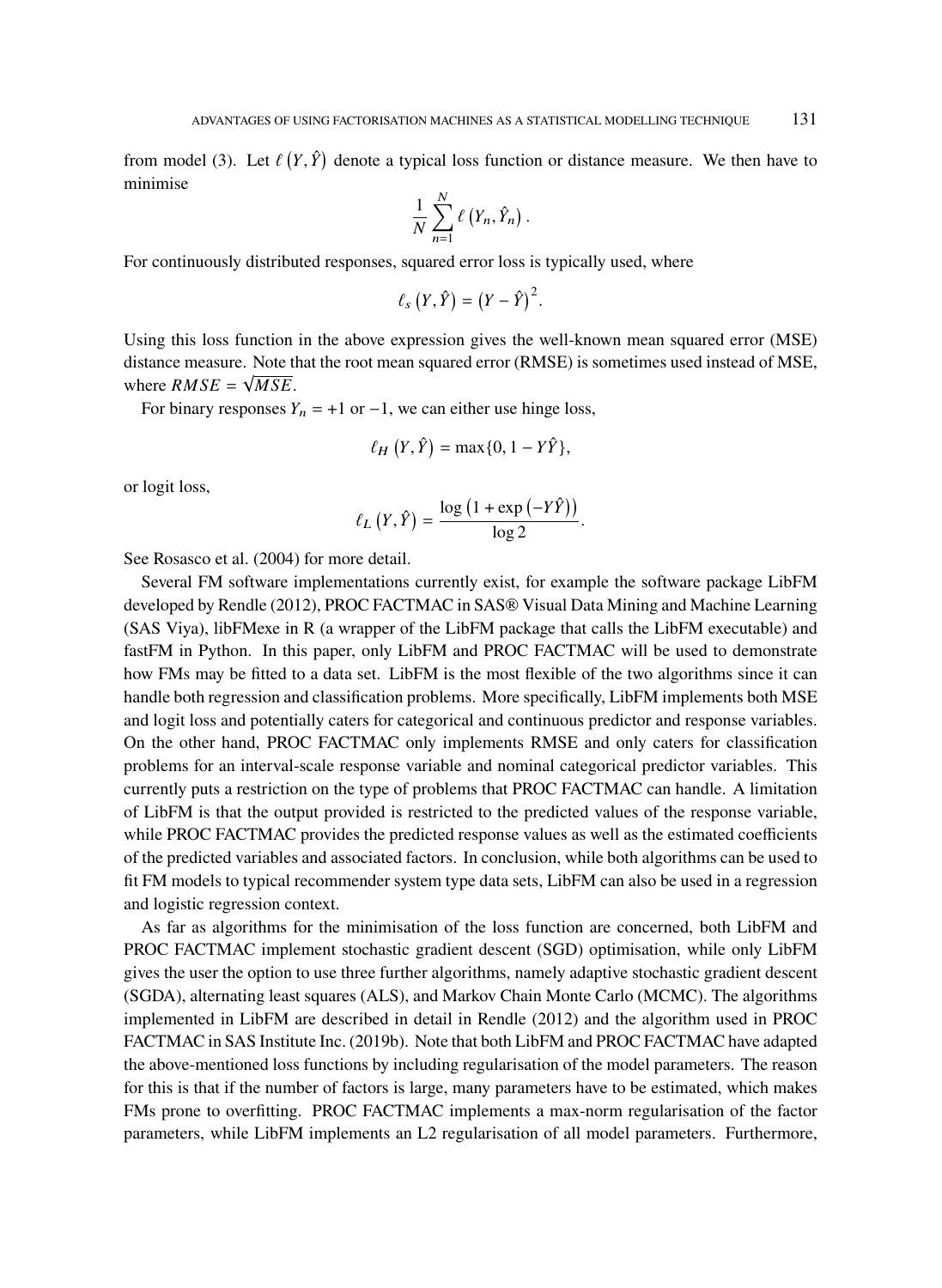LibFM provides the user with the option to group the model parameters and specify individual regularisation parameters for different parts of the model. All the above-mentioned algorithms require initial values for the so-called hyper parameters that are inputs to the optimisation algorithms. Although default values are supplied, the modeller has to be very careful of the algorithms getting stuck in local optima. This is why experimentation with these inputs is advised. PROC FACTMAC circumvents this problem by choosing the input values based on a grid search combined with a genetic algorithm.

Rendle (2012) claims that "even though factorisation models have a high prediction quality in many applications, it is non-trivial to work with them." For each problem that cannot be described with categorical variables (as in PROC FACTMAC), a new specialisation model has to be derived and a learning algorithm has to be developed and implemented. This is very time-consuming, errorprone and only applicable for experts in FM models. Although LibFM goes a long way to alleviate this problem, the previous remark by Rendle is certainly true and it took the authors of this paper considerable time to learn how to use the software packages when fitting FM models to various data sets. In his paper, Rendle recommends that the inexperienced user should rather choose the MCMC algorithm, since it determines the regularisation values automatically, while initial estimates for this have to be provided for the other LibFM algorithms. Rendle (2012) gives the following practical advice for applying LibFM to prediction problems:

- For inexperienced users, use MCMC since it is most simple to work with and only requires one input value, i.e. the standard deviation. The standard deviation refers to the standard deviation of the normal distribution that is used in the MCMC algorithm to generate the initial values of the factor parameter matrix  $V$ ; see (3).
- When a predictive model for a new data set is being built, start with a low factorisation dimensionality and first determine the standard deviation for initialisation, because intelligently chosen values will speed up the MCMC sampling. Refer to Rendle (2012) for more information.
- Several values for the standard deviation should be tested (e.g.  $0.1, 0.5, 0.9$ ). The success can be seen quickly on the first few iterations by monitoring the training error.
- After determining an appropriate initial value for the standard deviation, MCMC can be run with a large number of iterations and larger factorisation dimensionality. The output and convergence can be monitored by the output of LibFM.

**Remark.** It should be noted that SAS® is still in the process of developing all the different features of PROC FACTMAC. As stated above, one of the limitations of PROC FACTMAC is that only nominal predictor variables and interval response variables are allowed as input (SAS Institute Inc., 2017). A new update of PROC FACTMAC was recently released that can now handle interval predictor variables as well, but for some reason at least two nominal predictor variables have to be included (SAS Institute Inc., 2019a). So, at this stage the application domain of PROC FACTMAC is quite restricted when compared to LibFM. However, an advantage of PROC FACTMAC over LibFM is that it automatically encodes nominal variables.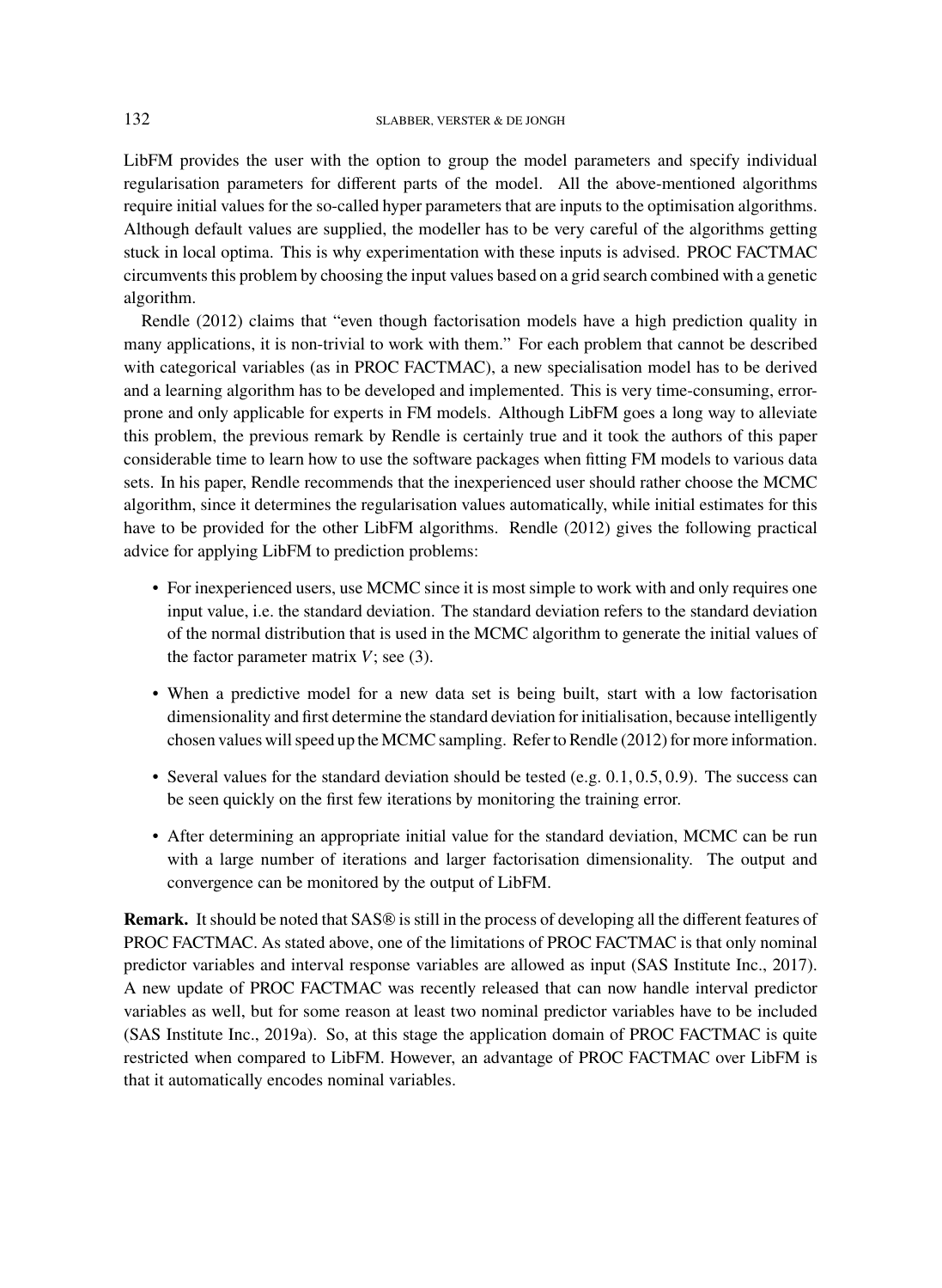### **5. Empirical examples**

The objective of this section is to give an overview of how to use the LibFM and PROC FACTMAC packages to fit FMs to data sets in different settings including a recommender system, a regression setting and a logistic regression setting. In the first example, the well-known MovieLens data set (developed by the GroupLens project at the University of Minnesota and freely available on the internet — see Harper and Konstan, 2015) will be used to demonstrate how both packages may be used to fit an FM as a recommender system where predictor variables are typically nominal or categorical. The results from these two implementations are then compared to ordinary least squares (OLS) regression and the LASSO. Then in the next example, a simulated regression data set is used to demonstrate how LibFM may be used to fit an FM to a regression data set that typically consists of continuous predictor variables. Note that, at the moment, PROC FACTMAC cannot be applied on a data set containing continuous predictor variables. In the last example, logistic regression data was simulated and the performance of PROC LOGISTIC compared to that of LibFM. Some performance comparisons are made to compare the various algorithms.

### **5.1 Recommender system**

The well-known and well-analysed MovieLens data set is used in this example to demonstrate a relatively simple application of a recommender system. In particular, we will show how a seemingly straightforward and simple data set can become a tricky prediction problem due to the nature of the data. The data set was collected from companies that provide movies for online viewing — see Silva and Wright (2017). It consists of ratings that users (viewers) give for items (movies) that they have viewed. Suppose there are three users and four items. The rating matrix could then look like the one in Table 2.

The objective is to build a recommender system that will be able to predict the unknown ratings (indicated by '?') so that companies would know which movie should be recommended to which user next. Although users  $(U1, U2, U3)$  and items  $(I1, I2, I3, I4)$  are indexed here, users will typically be uniquely identified by a user number or ID, and movies by a specific name. Clearly the users and items are nominal variables and the rating an interval-scale variable on a scale of 1 to 5, where 5 indicates the highest preference. Therefore the natural way to represent this data set for input into an FM is to follow so-called one-hot encoding (i.e. 0/1 indicator variables) as indicated in Table 3.

Since the values of the predictor variables  $U_1$ ,  $U_2$ ,  $U_3$ ,  $I_1$ ,  $I_2$ ,  $I_3$  and  $I_4$  are indicator variables,

| Table 2. Rating matrix. |    |    | Table 3. Transformed X-matrix using one-hot encoding. |      |                             |          |          |                |            |                |            |          |   |
|-------------------------|----|----|-------------------------------------------------------|------|-----------------------------|----------|----------|----------------|------------|----------------|------------|----------|---|
|                         | 71 | I2 | <i>I</i> 3                                            | - 14 | <b>Obs</b>                  |          | U2       | U <sub>3</sub> | <i>I</i> 1 | I <sub>2</sub> | <i>I</i> 3 | 14       | Y |
| U1                      |    | 3  |                                                       | ?    |                             |          | $\theta$ | $\theta$       |            | $\theta$       | $\theta$   | $\theta$ | 2 |
| U <sub>2</sub>          | ?  | 5  | 9                                                     |      | $\mathcal{D}_{\mathcal{L}}$ |          | $\Omega$ | $\Omega$       | $\theta$   |                | $\theta$   | $\theta$ | 3 |
| U <sub>3</sub>          |    | ?  | 4                                                     |      | 3                           |          | $\Omega$ | $\Omega$       | $\theta$   | $\Omega$       |            |          |   |
|                         |    |    |                                                       |      | 4                           | $\Omega$ |          | $\Omega$       | $\Omega$   |                | $\theta$   | $\theta$ | 5 |
|                         |    |    |                                                       |      | 5                           | $\Omega$ |          | $\Omega$       | $\Omega$   | $\theta$       | $\theta$   |          |   |
|                         |    |    |                                                       |      | 6                           | $\theta$ | $\Omega$ |                | $\theta$   | $\Omega$       |            | $\theta$ | 4 |
|                         |    |    |                                                       |      |                             | $\theta$ | $\theta$ |                | $\theta$   | $\theta$       | $\theta$   |          |   |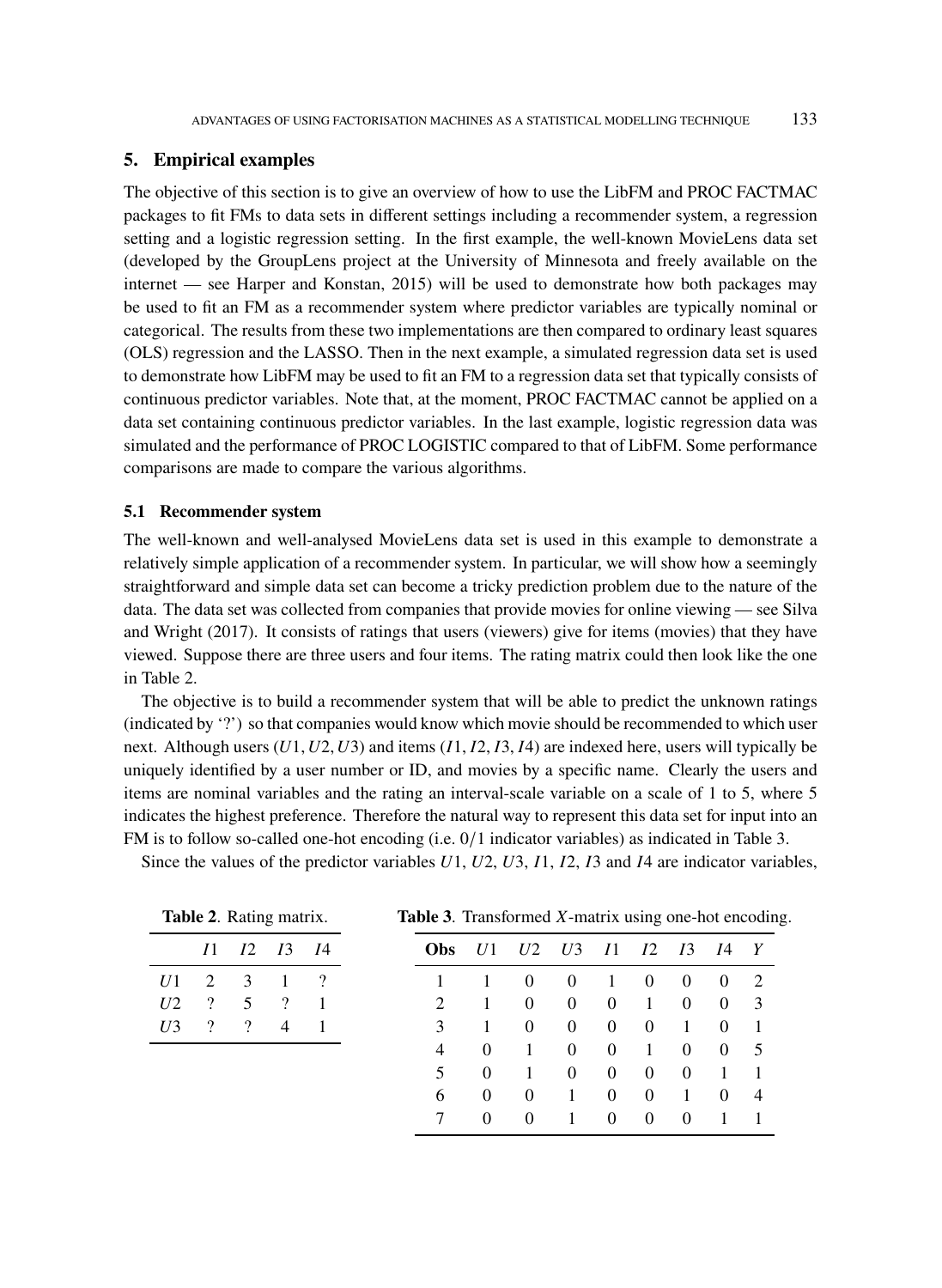the algorithms will estimate the model parameters for each level of the variables (see the discussion of the PROC FACTMAC output later in this section). The MovieLens data set is given in several sizes and for the purposes of this illustration we will use the 100K data set. For a more detailed discussion of this data set refer to Candillier et al. (2007) and Mondal (2018).

The MovieLens 100K data set comprise of 100 000 ratings completed by 943 users for 1 682 movies. The input  $X$ -matrix is clearly very sparse since it contains only 100 000 ratings out of a possible 1 586 126( $943 \times 1682$ ) and, using one-hot encoding, a number of 2 625( $943 + 1682$ ) 'new' predictors. The extent of the sparsity is due to the fact that not all users rate all the movies, and the considerable increase in predictors due to the coding of the nominal variables.

In the next subsections it is shown how the LibFM and PROC FACTMAC packages may be used to achieve this and in the last subsection a comparison is made of the performance of the algorithms.

## *LibFM*

To illustrate the format of files required in LibFM, an illustrative example, as given in the LibFM user manual, is explained before moving to the MovieLens data. The LibFM implementation supports two file formats for input data: a text format and a binary format. Since the text format is easier and recommended for new LibFM users, it was the format used in this example. The first few observations of an example data set are given in Table 4.

When text format is used, the user needs to ensure that each row states first the value  $Y$  and then the nonzero values of  $X$  as given in Exhibit 1. The response of each of the three cases is thus 4 for the first, 2 for the second and −1 for the third. After the response, each line contains the nonzero elements of X, where an entry like 0:1.5 reads  $X_0 = 1.5$  and thus  $X_3 = -7.9$ , etc. The left side of INDEX:VALUE states the index within X whereas the right side states the value of  $X_{\text{INDEX}} = \text{VALUE}$ . Once the data are in this format, an FM model can be developed in LibFM.

Additionally, in recommender systems a file format like *userid*, *itemid* and *rating* are typically used. When such models are developed in LibFM, a two-step process is followed. Start by using a Perl script to convert such data sets to the LibFM file format (this is included in the script's directory when LibFM is installed). It is important to note that Perl needs to be installed before the conversion script can be executed in LibFM. An extract for the sorted 100K MovieLens data used is given in Table 5.

The code as given in Exhibit 2 is used to convert a recommender system file to LibFM format. Note that this code specifies that the response values are found in column 2 (numbering starts at 0) and that the TimeStamp variable be dropped.

Exhibit 3 gives an extract of the resulting LibFM file ready to be used in model development. This shows that user 1 gave a rating of 5 for movie 1, 3 for movie 2 and 4 for movie 3. The last entry for

|  |  | $Y \quad X_0 \quad X_1 \quad X_2 \quad X_3 \quad X_4 \quad X_5 \quad X_6$ |  |  |              |               |               | UserID ItemID Rating TimeStamp |
|--|--|---------------------------------------------------------------------------|--|--|--------------|---------------|---------------|--------------------------------|
|  |  | $4 \quad 1.5 \quad 0 \quad 0 \quad -7.9 \quad 0 \quad 0 \quad 0$          |  |  |              |               |               | $1 \t 1 \t 5 \t 874965758$     |
|  |  | 2 0 $10^{-5}$ 0 2 0 0 0                                                   |  |  | $\sim$ 1     | 2             | $\mathcal{E}$ | 876893171                      |
|  |  | $-1$ 0 0 0 0 0 0 1                                                        |  |  | $\mathbf{1}$ | $\mathcal{R}$ |               | 4 878542960                    |

**Table 4**. Extract of sample data set.

**Table 5**. Extract of sorted 100K MovieLens data.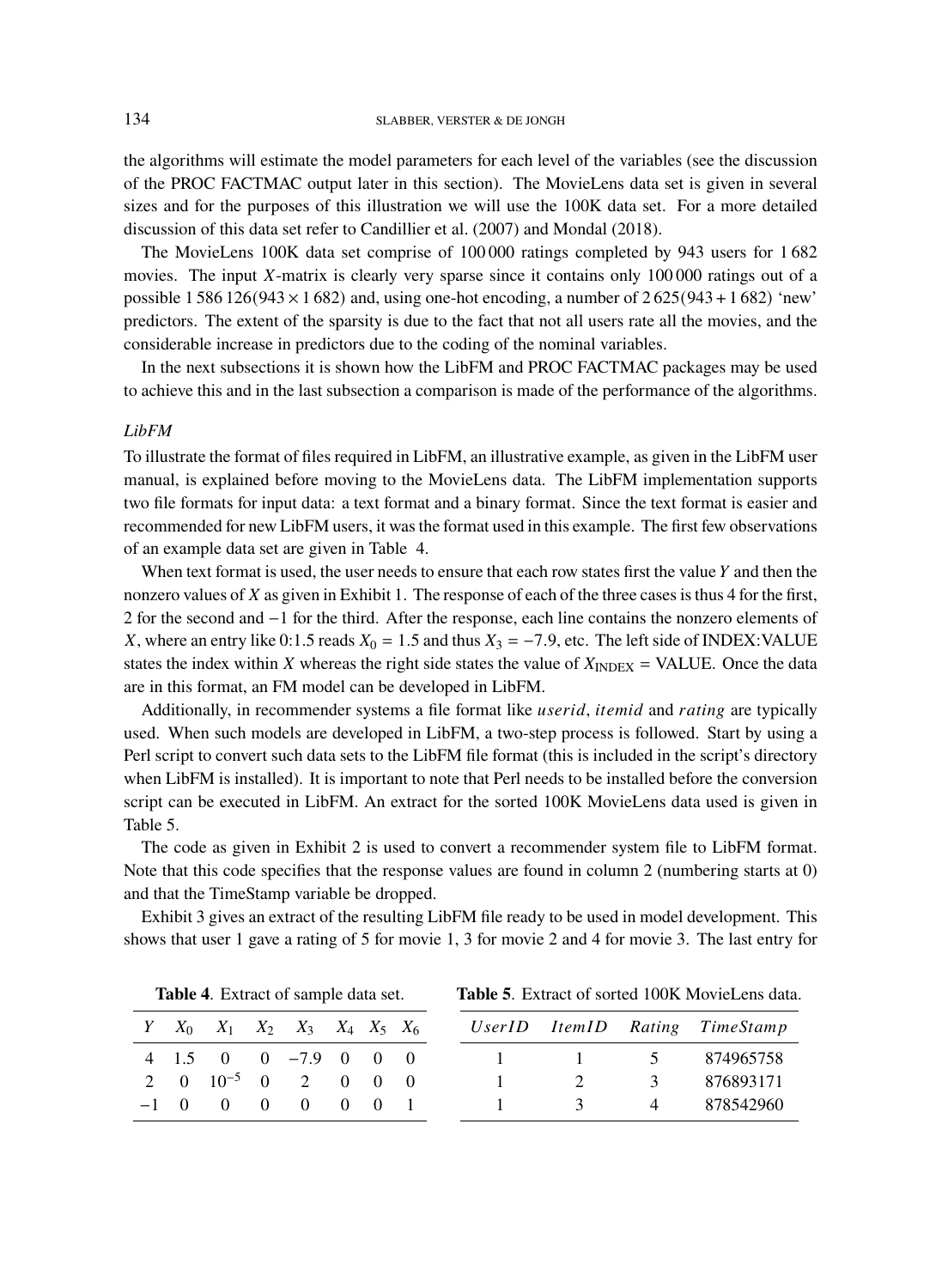Exhibit 1: LibFM data format (text)

4 0:1.5 3:-7.9 2 1:1e-5 3:2 -1 6:1 ...

### Exhibit 2: LibFM conversion code

```
./triple_format_to_libfm.pl –in ratings.dat –target 2 –delete_column 3
–separator "\t"
```

| Exhibit 3: LibFM converted recommender system file   |
|------------------------------------------------------|
| 5 0:1 1:1<br>3 0:1 2:1<br>40:13:1                    |
| $\cdots$<br>3 0:1 272:1<br>4273:11:1<br>2 273:1 10:1 |
| $\ddotsc$                                            |

# Exhibit 4: Code used to create FM model in LibFM

```
SGD:
libFM –task r –train Ratings.dat –test Ratings.dat –dim '1,1,10'
–iter 1000 –method sgd –learn_rate 0.01 –init_stdev 0.5
–out Predicted.csv
ALS:
libFM –task r –train Ratings.dat –test Ratings.dat –dim '1,1,10'
–iter 1000 –method als –init_stdev 0.5 –out Predicted.csv
MCMC:
libFM –task r –train Ratings.dat –test Ratings.dat –dim '1,1,10'
–iter 1000 –method mcmc –init_stdev 0.5 –out Predicted.csv
SGDA:
libFM –task r –train Ratings.dat –test Ratings.dat –dim '1,1,10'
–iter 1000 –method sgda –learn_rate 0.01 –init_stdev 0.5
–validation Ratings.dat –out Predicted.csv
```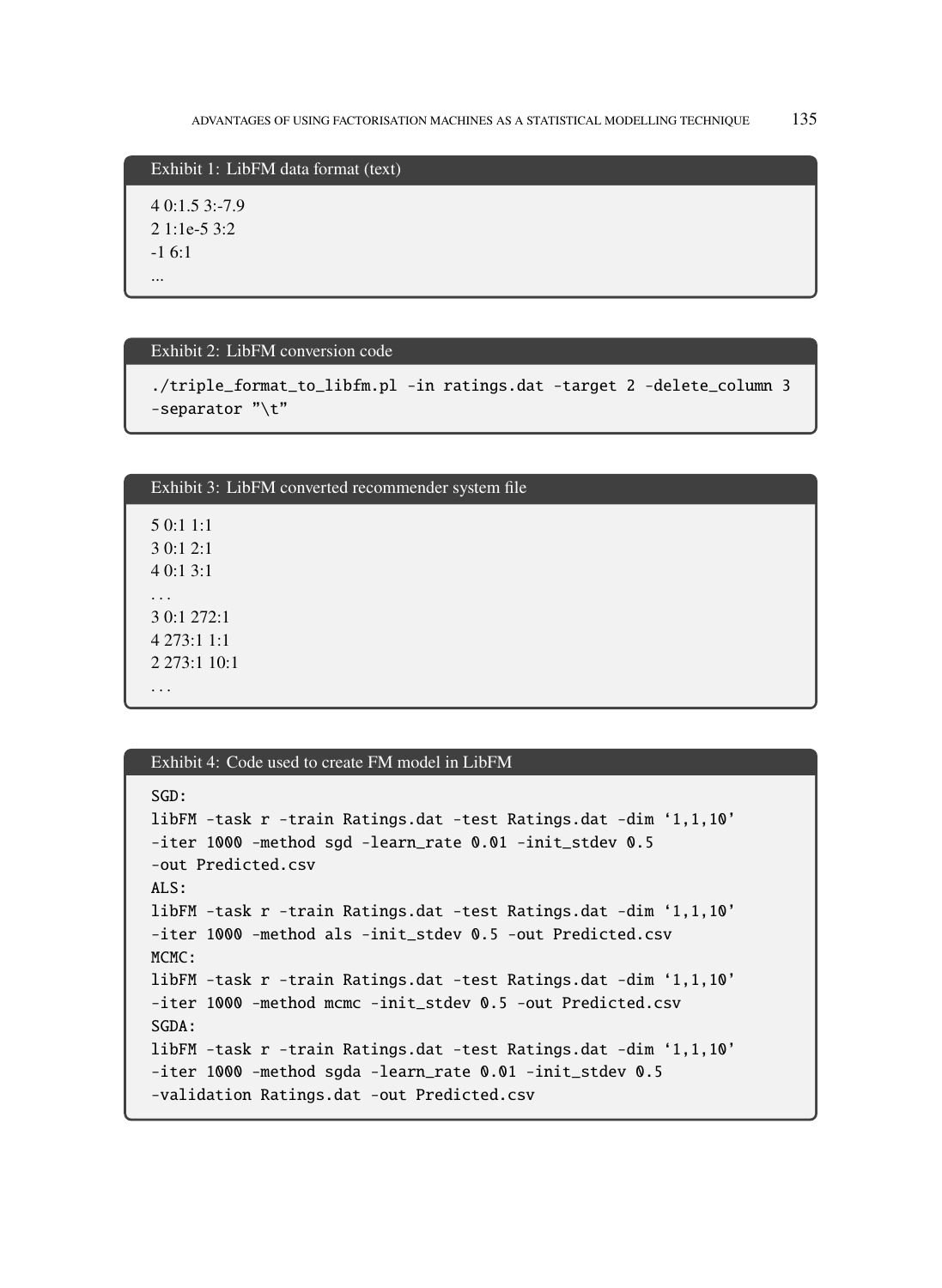```
Exhibit 5: Code used to create FM model in PROC FACTMAC
cas mysession;
libname mycas cas;
libname MyData "/home/user3/sasuser.viya";
/* Import movielens into SAS */
proc factmac data= mycas.movielens nfactors=10 learnstep=0.01 maxiter=20
outmodel= mycas.factors;
input User Item /level=nominal;
target Rating /level=interval;
output out= mycas.out copyvars=(User Item Rating);
run;
```
user 1 is 3 0:1 272:1. This means that user 1 rated 272 movies, with a rating of 3 for movie 272. The first entry for user 2 is thus 4 273:1 1:1. Note that user 2 is now numbered as 273 (the next available number after the 272 movies rated by user 1). User 2 also watched movie 1 and gave a rating of 4. The second entry for user 2 is 2 273:1 10:1. This means that user 2 didn't rate movies  $2 - 9$ , but gave a rating of 2 to movie 10. Once the file is in the correct format, the LibFM algorithms can be performed by making use of the code given in Exhibit 4. Refer to the LibFM manual for more information on the selection of parameter values used in the code.

## *SAS PROC FACTMAC*

PROC FACTMAC is one of the machine learning procedures that is available in SAS Visual Data Mining and Machine Learning. It is specifically developed to take advantage of the distributed environment that the SAS Viya platform provides. In order to develop an FM model on the MovieLens data in PROC FACTMAC, the code as given in Exhibit 5 can be used. Note that here we can specify whether the variables used are interval- or nominal-scaled variables and has the advantage that it automatically handles the dummy coding for nominal variables.

## *Performance comparison*

This section compares the performance of the LibFM algorithms (MCMC, ALS and SGD) and SAS's PROC FACTMAC on the MovieLens data. Since SAS provides algorithms for fitting OLS and LASSO regression with all two-way interactions, we included these methods in our comparison. SAS PROC GLM was used to calculate the OLS fits. As stated previously, OLS regression becomes unworkable when the X matrix becomes singular. This happens when  $P > N$  and/or when very high correlations between the predictor variables are present (the well-known problem of multicollinearity). Naturally, there are also regularised regression methodologies that cater for the low- $N$ high-P problem (like the Ridge and LASSO regression) so it was decided to include the LASSO for comparison purposes. Refer to Hastie et al. (2015) for more information on these models, and for statistical learning with sparsity in general. Note that the LASSO is given as an option in PROC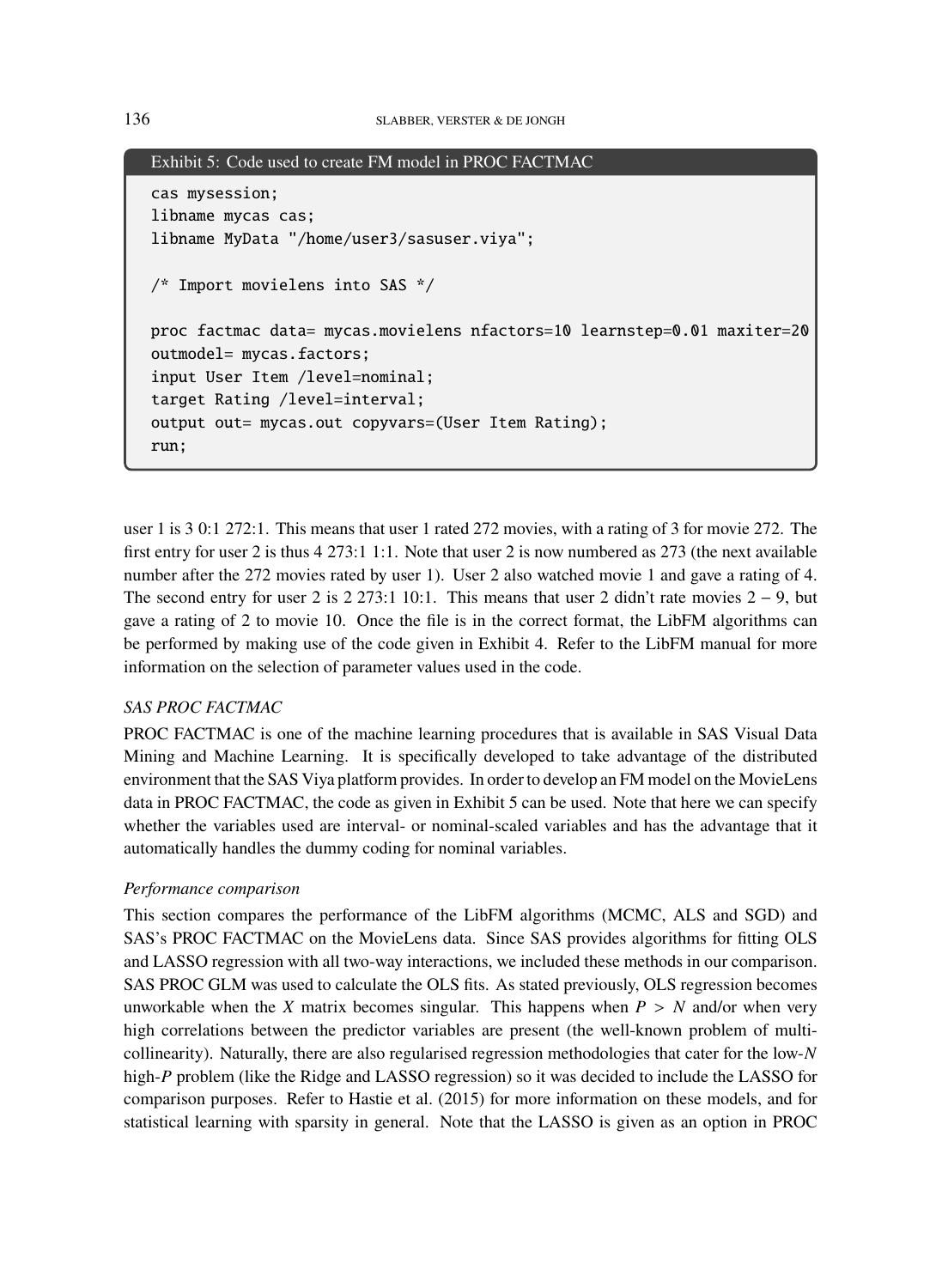GLMSELECT together with various regularisation options. In our case, the Schwartz–Bayesian Criterion (SBC) was used throughout.

In this set, two categorical variables, UserID and ItemID, are considered with 943 and 1 682 levels respectively. PROC GLM was performed but an error message occurred stating that GLM cannot handle this number of dummy variables. When the LASSO was performed using PROC GLM SELECT, a solution could not be obtained due to "insufficient memory".

In Table 6 the MSE of the errors obtained for LibFM and SAS algorithms are given where the maximum number of iterations are set at 20, 1000 and 10000 respectively. The number of factors, , is set to 10 for all implementations. Note that this choice is rather arbitrary, but the value seemed good when the number of new predictors created due to the nominal variables is taken into account, i.e. the selection of  $G$  is still small (when compared to the number of variables) as recommended by Rendle (2010). From Table 6, as far as improvement in MSE is concerned, we can conclude that 1 000 iterations is a reasonable setting since not much fitting accuracy is gained by increasing the maximum number of iterations beyond 1 000. The MSE values obtained by all these algorithms are good, with SGD and ALS the better algorithms in this case. However, to get a clear answer to the best algorithm to use, a comprehensive simulation study is required. The run time of the algorithms dramatically increased when the maximum iterations are set at 10 000. This was especially the case with the LibFM algorithms that took 13 minutes to complete, while PROC FACTMAC finished in less than 3 minutes. For the lower settings (20 and 1 000) the run time of all the algorithms were less than 2 minutes.

Box-and-whisker plots of the error distribution of the fits obtained for the algorithms (with the iterations set to 1 000) appear in Figure 1. These plots are graphical representations of some summary statistics. The length of the box represents the interquartile range (the distance between the 25th and 75th percentiles). The symbol in the box interior represents the group mean and the horizontal line represents the group median. The vertical lines issuing from the box extend to the group minimum and maximum values not deemed outlier values. The circles above or below these extended lines are outlier values. Again, the error distributions are similar, with MCMC and PROC FACTMAC slightly wider when comparing the box (observations between the 25th and 75th percentiles).

In conclusion, both the LibFM and FACTMAC packages fit the MovieLens data set well (where OLS and LASSO could not obtain a solution). This clearly indicates that FMs are very successful in the estimation of parameters in a very sparse or high-dimensional setting. Next, we consider a similar study on a regression data set.

|                   |                      | <b>LibFM</b> |       | <b>SAS</b> |              |                                 |  |  |  |  |
|-------------------|----------------------|--------------|-------|------------|--------------|---------------------------------|--|--|--|--|
| <b>Iterations</b> | MCMC ALS SGD FACTMAC |              |       | <b>OLS</b> | <b>LASSO</b> |                                 |  |  |  |  |
| 20                | 0.580                | 0.463        | 0.610 | 0.700      |              | No solution Insufficient memory |  |  |  |  |
| 1 0 0 0           | 0.519                | 0.428        | 0.425 | 0.472      |              | No solution Insufficient memory |  |  |  |  |
| 10 000            | 0.520                | 0.427        | 0.421 | 0.467      |              | No solution Insufficient memory |  |  |  |  |

**Table 6**. Comparison of the MSE achieved by the algorithms.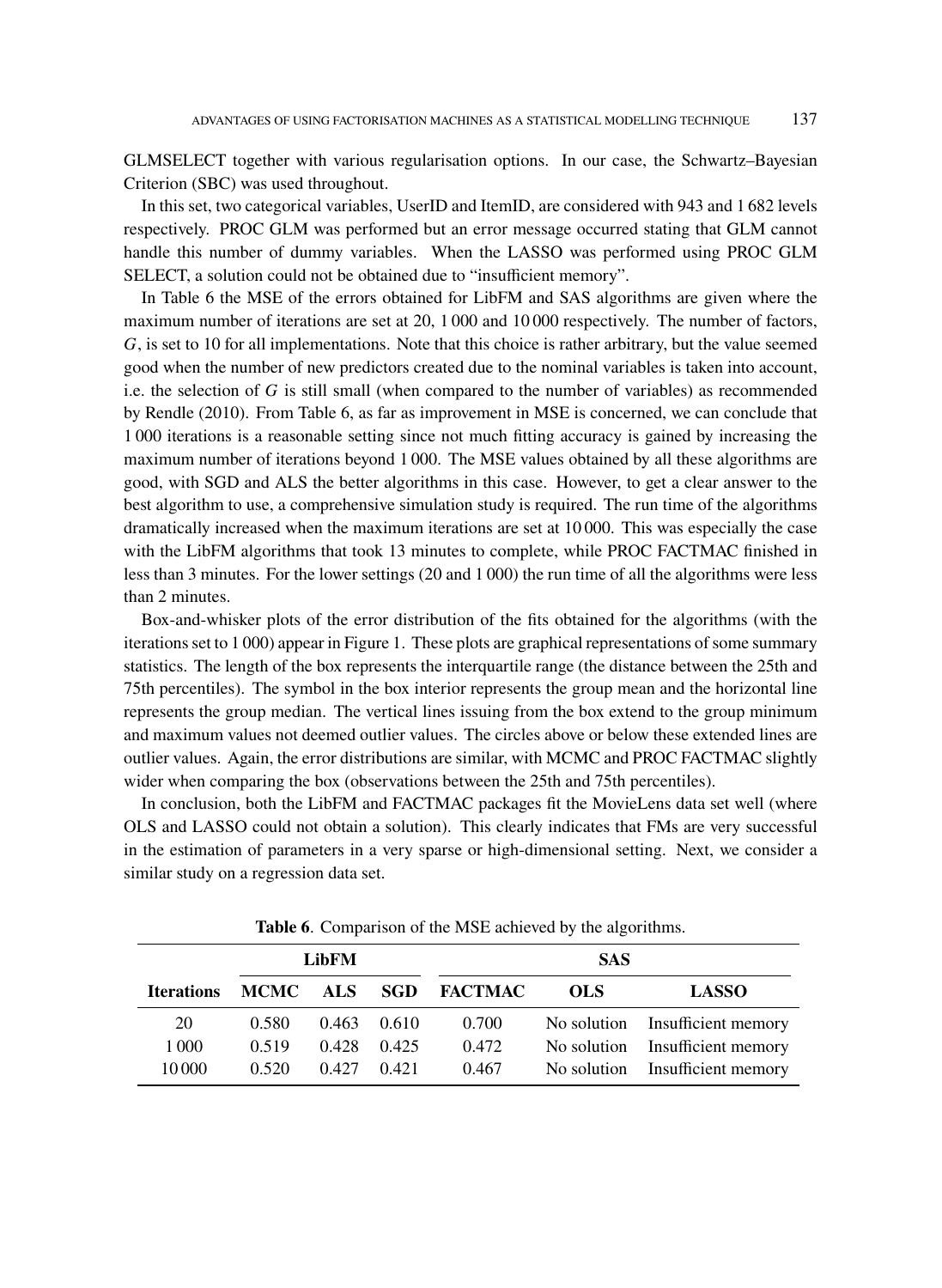

**Figure 1**. Box-and-whisker plots of the errors obtained by the algorithms.

## **5.2 Regression example**

In order to study the performance of FMs in a regression context, the regression model with two-way interactions as given in (1) was used. Note that all analyses were performed on a laptop computer (i7 processor, 1.8 GHz CPU) unless otherwise specified. Different sized data sets were generated where the X-matrix consisted of predictors that were generated as  $N(0, 1)$  variables. The response variable  $Y$  was then obtained by assuming that all regression parameters have a value of 1 and by adding an error term from the  $N(0, 0.25)$  distribution. Data sets were generated for values of  $K = 10, 20, 50, 100, 200$  and  $N = 1,000, 5,000, 10,000$  in order to compare the LibFM algorithms with the performance of ordinary least squares (OLS) regression with two-way interactions and LASSO regression. One would expect a good model to obtain (at best) an MSE around 0.25. A value lower than 0.25 indicates that the model tends to overfit and a value higher than 0.25 that the model tends to underfit. SAS PROC GLM was used to calculate the regression fits and PROC GLMSELECT for the LASSO fits. In order to illustrate the performance of the different methods, the results obtained for the  $K = 50$  case are given in Table 7, with the run time in seconds given in brackets within the table. The number in brackets after the type of model used indicates the number of parameters.

When  $K = 50$  a total of 1276 (1 + 50 + 50  $\times$  49/2) parameters have to be estimated by GLM and GLMSELECT for both the OLS and LASSO regressions, respectively. For FMs,  $G$  was taken as  $G = 2, 5, 10$  and 20, resulting in 151 ( $G = 2$ ), 301 ( $G = 5$ ), 551 ( $G = 10$ ) and 1051 ( $G = 20$ ) coefficients to be estimated by LibFM algorithms SGD, ALS and MCMC. From Table 7 the following conclusions can be drawn:

- Regression with all two-way interactions and the LASSO tend to overfit the data for all sample sizes studied. The extent of overfitting reduces with increasing sample size.
- The ALS and MCMC algorithms produce good fits (close to 0.25) for  $G = 2$  at all the sample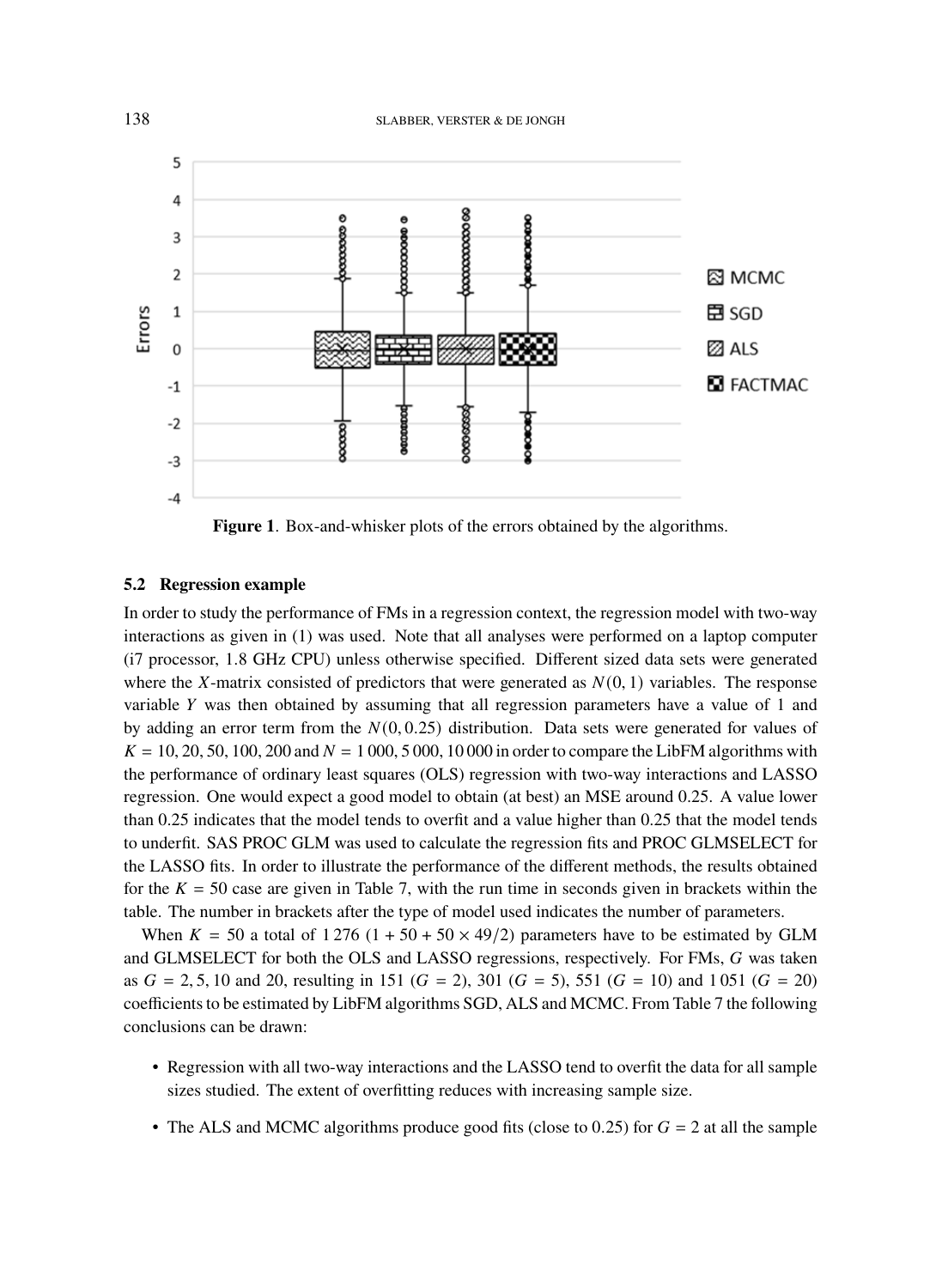|                                           |                               | <b>Number of observations</b>         |              |               |  |  |  |  |
|-------------------------------------------|-------------------------------|---------------------------------------|--------------|---------------|--|--|--|--|
|                                           | Modelling technique used      | 1000                                  | 5000         | 10000         |  |  |  |  |
| Regression with 2-way interactions (1276) |                               | no answer $(10.43)^*$                 | 0.183(6.62)  | 0.215(23.16)  |  |  |  |  |
| LASSO (1276)                              |                               | $2.97E^{-07}$ $(18.17)$ <sup>**</sup> | 0.185(30.17) | 0.216(33.15)  |  |  |  |  |
| LibFM                                     | $SGD - 2$ factors (151)       | 0.356(6.13)                           | 0.408(11.88) | 0.386(15.98)  |  |  |  |  |
|                                           | $SGD - 5$ factors (301)       | 0.307(9.43)                           | 0.400(20.26) | 0.379(30.45)  |  |  |  |  |
|                                           | $SGD - 10$ factors $(551)$    | 0.108(12.30)                          | 0.387(34.87) | 0.356(51.48)  |  |  |  |  |
|                                           | $SGD - 20$ factors $(1051)$   | 0.045(18.95)                          | 0.357(50.58) | 0.332(70.23)  |  |  |  |  |
|                                           | $ALS - 2$ factors (151)       | 0.246(6.13)                           | 0.247(14.73) | 0.252(25.66)  |  |  |  |  |
|                                           | $ALS - 5$ factors (301)       | 0.180(9.37)                           | 0.232(26.20) | 0.244(45.22)  |  |  |  |  |
|                                           | $ALS - 10$ factors (551)      | 0.104(13.86)                          | 0.219(43.92) | 0.235(84.28)  |  |  |  |  |
|                                           | $ALS - 20$ factors $(1051)$   | 0.026(19.81)                          | 0.204(76.78) | 0.225(155.99) |  |  |  |  |
|                                           | $MCMC - 2$ factors (151)      | 0.236(6.47)                           | 0.263(9.5)   | 0.299(26.75)  |  |  |  |  |
|                                           | $MCMC - 5$ factors (301)      | 0.181(9.41)                           | 0.241(16.33) | 0.249(50.31)  |  |  |  |  |
|                                           | $MCMC - 10$ factors (551)     | 0.123(12.60)                          | 0.230(29.18) | 0.242(88.20)  |  |  |  |  |
|                                           | $MCMC - 20$ factors $(1 051)$ | 0.052(19.80)                          | 0.210(53.78) | 0.231(157.04) |  |  |  |  |

**Table 7**. MSE results and run time of regression data set with 50 predictor variables.

 $*$  Note: The  $X'X$  matrix was found to be singular and a generalised inverse was used to solve the normal equations.

\*\* The adaptive weights for the LASSO method are not uniquely determined because the full least squares model is singular.

sizes. However, when the number of factors increases, both methods seem to overfit the data, especially at smaller sample sizes. This conclusion confirms Rendle's remark that a small number of factors is generally a better choice for model generalisation.

- With FM regression, as the number of factors increases, the MSEs improve but, as expected, the run time is longer. At small choices of  $G$  ( $G \le 5$ ) the run time of the FM algorithms are mostly better than the LASSO.
- Overall in this example we can conclude that the FM algorithms (ALS and MCMC) outperform the other modelling techniques when  $G = 2$  since they produce good fits (no overfitting), the run times are similar or less and the number of parameters used in these models is greatly reduced.

In summary, when the number of observations and predictor variables are 'small' and  $P \leq N$ , OLS and LASSO regression with interaction overfit the data. In this example and for the cases considered here, overfitting was achieved for  $K \le 100$  and  $N \le 10000$ . However, for the case  $K = 200$  and  $N = 100000$ , the OLS regression did not obtain a solution after seven days while the MCMC algorithm with  $G = 10$  obtained a solution in about three hours (performance results not shown). The OLS regression was then performed on a server (128GB DDR RAM @ 800MHz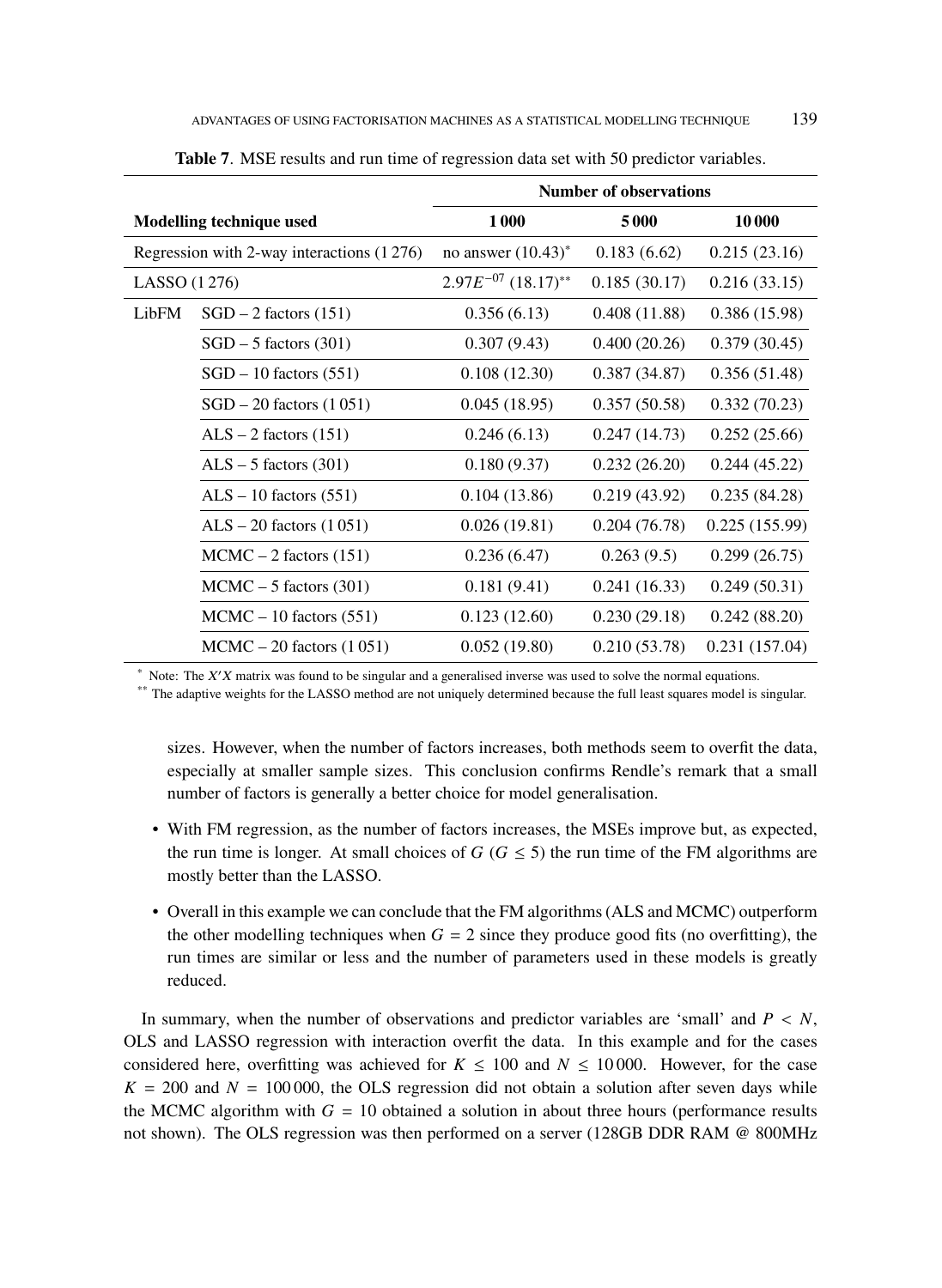and speed of hard drive is 10k RPM) and obtained a solution within 24 hours. However, the MSE obtained by MCMC was much higher than that obtained by OLS regression, although the latter tends to overfit. Although this cannot be regarded as a conclusive study, the results indicate that FMs do not have a substantial advantage over traditional statistical methods in a dense classical regression context (except with a reduction of the number of parameters required), however it might lead to better generalisation when a small number of factors is chosen. This will have to be determined by conducting a simulation study in a prediction setting. Harris (2015) stated that FMs perform extremely well on sparse data, including data of very high sparsity. But as a trade-off, they do not perform well on dense data so other algorithms are more suited to this class of data, as seen in our analyses with results given in Table 6 and Table 7.

To conclude, in all cases considered here, SAS PROC GLM and GLMSELECT with OLS and LASSO (with all two-way interactions) outperformed the LibFM in terms of accuracy. The LibFM algorithms for small choices of G sometimes have significant speed advantage (fewer parameters to estimate) and may lead to better generalisation. It should be noted that in a big data context the conclusions might be different, since the data sets generated here are very much 'small-scale data sets', so the potential benefit of FMs might arise when studying large-scale data sets. This is left for future research.

# **5.3 Logistic regression example**

In finance, logistic regression is frequently used to build credit scorecards for assessing the creditworthiness of clients. Typically large data sets containing millions of records are used, and the data are split into a training and test set in order to evaluate the predictive power of the scorecards. One issue is that these data sets are typically classified. In order to investigate the performance of FMs in this context, differently sized data sets with  $N = 100, 1000, 10000$  and 100000 were generated by assuming a logistic regression model and by using simulation.

The linear part of the model contained ten predictor variables and all their two-way interactions plus an error term. The predictor variables were independently generated from a standard normal distribution  $N(0, 1)$  and the error term from an  $N(0, 0.25)$  distribution. The coefficients of the predictor variables and their interactions were assumed to be 1. The binary target variable  $(Y)$  is then obtained by applying the logistic link function to the linear term and by comparing the result to a uniformly generated variable. The interested reader is referred to de Jongh et al. (2015) for more information.

The simulated training and test data sets were then augmented by including another five variables (again generated from  $N(0, 1)$ ) with their two-way interactions and the FMs and logistic regression were fitted on these augmented data sets in order to determine how well the true model is estimated in the presence of noise.

The results, by using the Gini as performance measure, are given in Table 8. The Gini statistic measures the discriminatory power of a model with values varying between 0 and 1. Large values correspond to stronger associations between the predicted and observed values. Refer to Allison (2003) for more information.

Note that, because the data sets are generated using a logistic regression model, one would expect that the traditional model will perform better than FMs since the latter use much less model parameters. However, the performance of the FM-based logistic regression is quite surprising: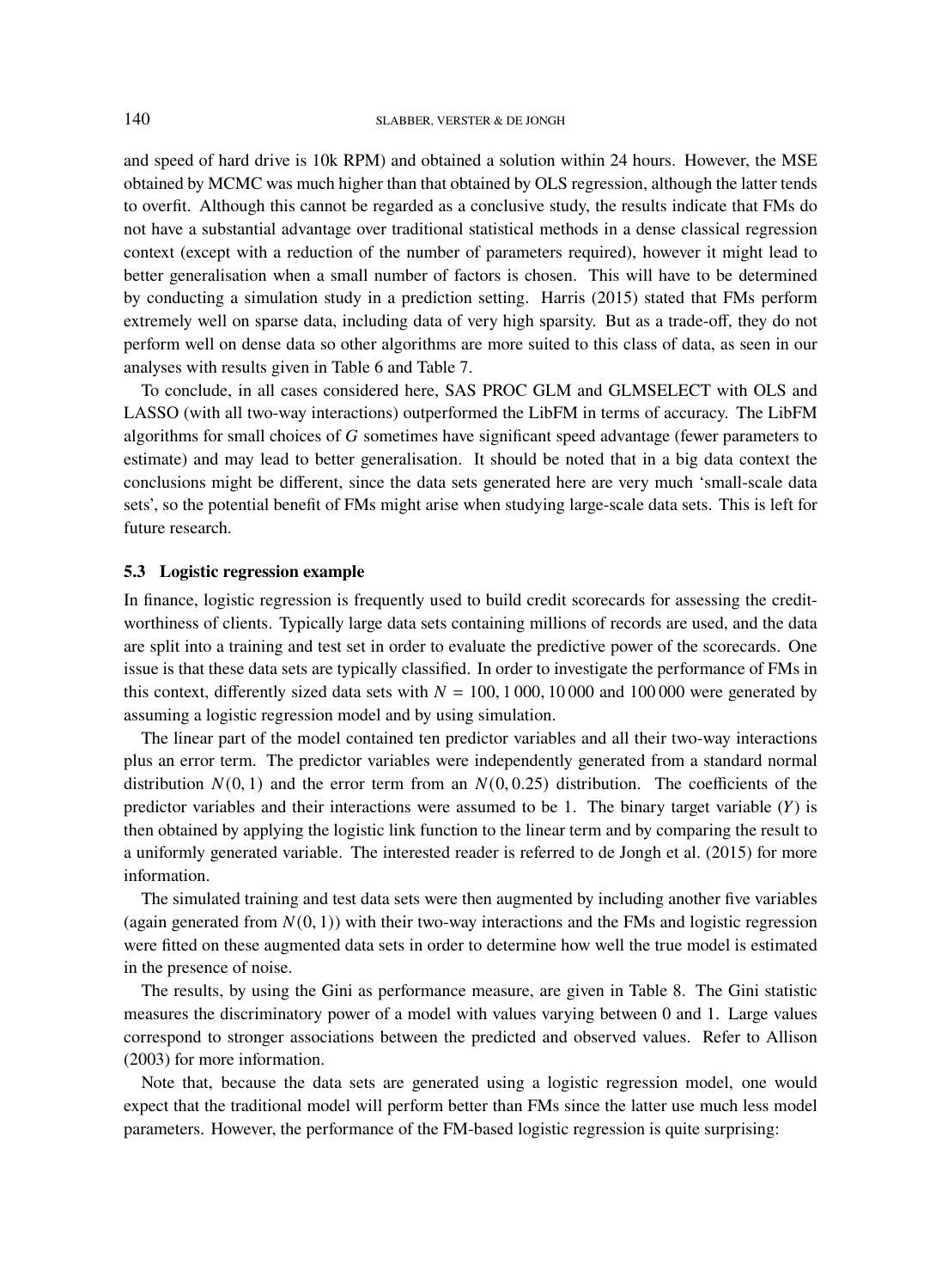|                      | Gini statistic                  |             |        |             |        |                    |        |                    |  |  |  |  |
|----------------------|---------------------------------|-------------|--------|-------------|--------|--------------------|--------|--------------------|--|--|--|--|
|                      | <b>SAS: Proc Logistic</b><br>55 |             |        | LibFM: MCMC |        | <b>LibFM: MCMC</b> |        | <b>LibFM: MCMC</b> |  |  |  |  |
| Number of parameters |                                 |             | 30     |             | 40     |                    | 50     |                    |  |  |  |  |
| Number of factors    | N/A                             |             | 2      |             | 3      |                    | 4      |                    |  |  |  |  |
| Data set             | Train                           | <b>Test</b> | Train  | Test        | Train  | Test               | Train  | Test               |  |  |  |  |
| $N = 100$            | 1.0000*                         | 0.1680      | 1.0000 | 0.8368      | 1.0000 | 0.8333             | 1.0000 | 0.7804             |  |  |  |  |
| $N = 1000$           | 0.9690                          | 0.8643      | 0.9431 | 0.9123      | 0.9468 | 0.9101             | 0.9502 | 0.9079             |  |  |  |  |
| $N = 10000$          | 0.9405                          | 0.9287      | 0.9390 | 0.9312      | 0.9394 | 0.9308             | 0.9396 | 0.9305             |  |  |  |  |
| $N = 100000$         | 0.9357                          | 0.9340      | 0.9355 | 0.9342      | 0.9355 | 0.9342             | 0.9355 | 0.9342             |  |  |  |  |

**Table 8**. Gini results of logistic regression data sets with ten predictor variables.

Warning: There is complete separation of data points. The maximum-likelihood estimate does not exist. The LOGISTIC procedure continues in spite of the above warning. Results shown are based on the last maximum-likelihood iteration. Validity of the model fit is questionable.

- As far as the performance on the training sets is considered, traditional logistic regression does slightly better than FM logistic regression. Note that the extent of the outperformance is, as expected, less as the number of FM factors and sample size increase.
- When performance on the test data sets is studied, FM -based logistic regression does better than traditional logistic regression and the extent of the outperformance is more pronounced when the number of factors ( $G = 2$ ) and sample sizes ( $N \le 10000$ ) are smaller.

To conclude, from the three examples studied here, the potential gains of using FMs as modelling technique have been illustrated. These include:

- The efficient estimation of model parameters in a high-dimensional and sparse-data setting (MovieLens example).
- Comparable performance to traditional methods, but much faster computationally due to the fact that fewer parameters and thus simpler models are used.
- An indication that FM-based regression and logistic regression with a small number of factors seem to generalise better, i.e. their prediction performance is better than traditional methods especially at smaller sample sizes.

## **6. Conclusion and direction for further research**

FMs have obtained huge successes in the area of recommender systems. Recommender system data sets are characterised by high dimensionality and sparsity. Thus, problems where the number of predictor variables typically outnumbers the number of observations and when all possible values in the predictor space are considered, many of the observations are 'missing' (not observed). As illustrated in this paper, the above comment is clear from our analysis of the MovieLens data (sparse or high-dimensional data). Our analysis shows that both the LibFM and PROC FACTMAC packages fit the MovieLens data set well (where OLS and LASSO could not obtain a solution).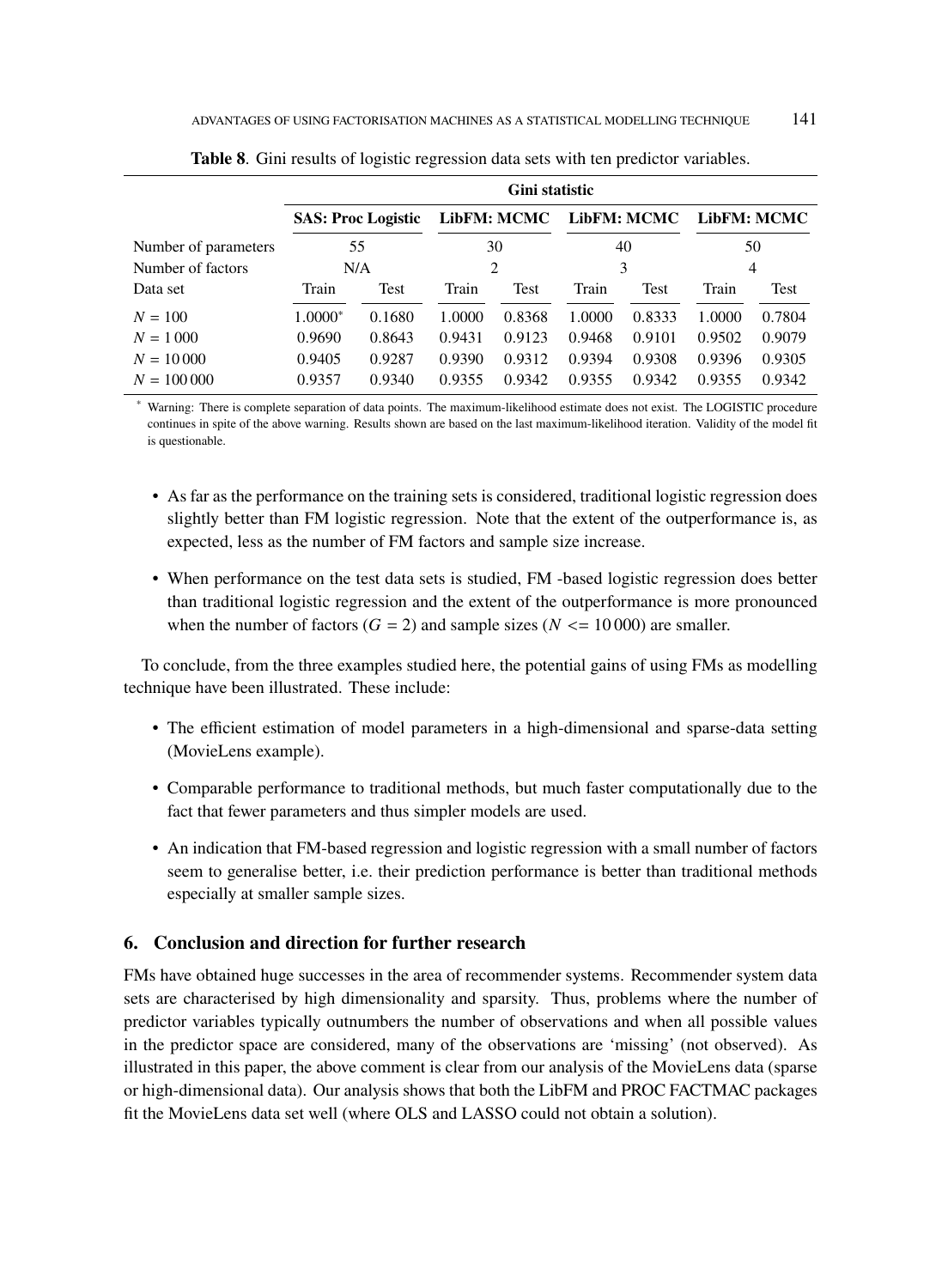#### 142 SLABBER, VERSTER & DE JONGH

The performance benefits of using FMs in a classical regression setting are less obvious. Our analysis showed that, in a classical regression context, OLS and LASSO outperformed FMs (LibFM) in terms of accuracy but they tend to overfit the data set studied here. The LibFM algorithms for small choices of  $G$  sometimes have significant speed advantage (fewer parameters to be estimated) and may lead to better generalisation. When the number of parameters is considered, we can argue the advantage of the use of FM models (LASSO used 1 276 parameters versus FMs from as little as 151 parameters).

When logistic regression models are considered, and the performance of logistic regression models is compared to FM models, we can conclude that FMs clearly outperformed logistic regression models when smaller samples are considered from our analysis (in terms of Gini values obtained on the test sets). As the sample size increases, FMs still slightly outperformed logistic regression models by using fewer parameters.

It should be clear from the list of references given in this paper that the overwhelming majority are in conference proceedings, and a few are in computer science and engineering journals. It is interesting to note that neural networks, a well-known machine learning technique that originated in the 1940s (see e.g. McCulloch and Pitts (1943) and Rosenblatt (1958)), also took some time before it was being included in practising statisticians' model-building toolkit. The first paper on neural networks appeared almost fifty years later in the local statistical journal (see de Jongh and de Wet (1993)). Nowadays, practising statisticians frequently make use of neural networks and we hope that this paper will contribute to the incorporation of FMs in the model-building toolkit of statisticians.

From the nonstandardised use of statistical terminology and the lack of rigorous statistical theory in the literature, it is evident that FM research is still at the beginning of the statistical learning curve. Therefore, future research on FMs presents many opportunities. Apart from the standard statistical questions that can be researched, many open problems exist. For instance, what is the optimum choice for the number of factors for a particular problem? According to Rendle (2010), in sparse settings, typically the number of factors used should be small because there is not enough data to estimate complex interactions. He claims that when the number of factors is restricted it leads to better generalisation and thus improved interaction matrices under sparsity. See Rosasco et al. (2004). These claims should be researched by, among others, comprehensive simulation studies. In the field of model development, computationally efficient, time efficient and robust learning methods on big data and complex interactions are necessary. More advanced modelling aspects such as the distribution of the errors and multi-collinearity issues currently play no role. So research into statistical inference is needed, such as model selection, over- and underfitting, and the effects of outliers.

In conclusion, the successes of FMs warrant the attention of statisticians both for practical application and as a fruitful research area. We hope that statisticians will take up this challenge.

**Acknowledgements.** The authors would like to thank Prof. Hennie Venter and Prof. Freek Lombard for valuable contributions to the paper and would also like to thank Prof Tertius de Wet for careful reading of the final manuscript. This work is based on research supported in part by the Department of Science and Innovation (DSI) of South Africa. The grant holder acknowledges that opinions, findings and conclusions or recommendations expressed in any publication generated by DSI-supported research are those of the authors and that the DSI accepts no liability whatsoever in this regard.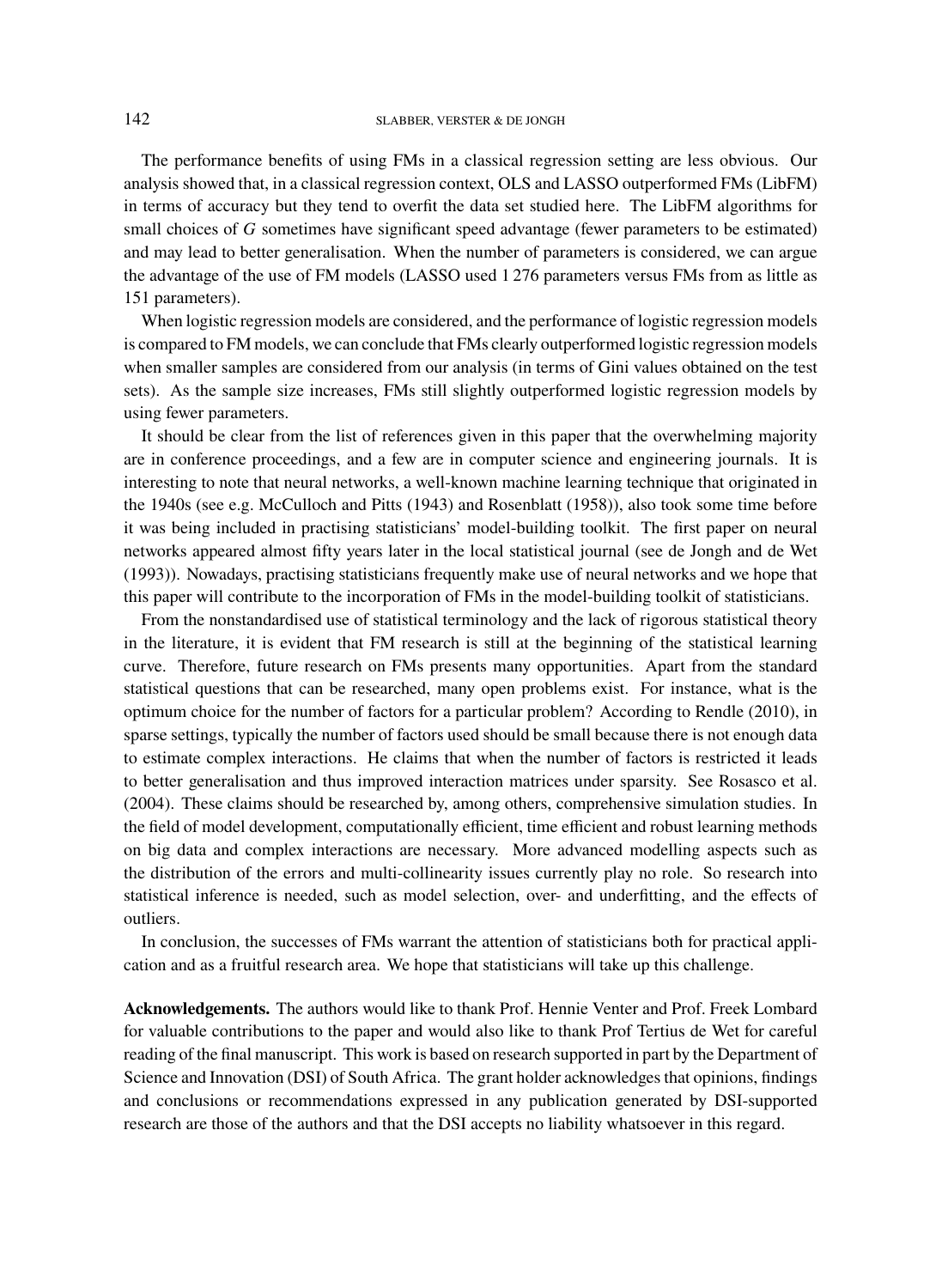#### **References**

Allison, P. (2003). *Logistic Regression: Using the SAS System*. SAS Institute and Wiley & Sons.

- Bhatnagar, V. (2016). *Collaborative Filtering Using Data Mining and Analysis*. IGI Global, Hershey, PA.
- BLONDEL, M., FUJINO, A., UEDA, N., AND ISHIHATA, M. (2016). Higher-order factorization machines. *In Advances in Neural Information Processing Systems 29*. Barcelona, Spain.
- Candillier, L., Meyer, F., and Boullé, M. (2007). Comparing state-of-the-art collaborative filtering systems. *In Machine Learning and Data Mining in Pattern Recognition. MLDM 2007. Lecture Notes in Computer Science*, volume 4571. Springer, Berlin, 548–562.
- de Jongh, P., de Jongh, E., Pienaar, M., Gordon-Grant, H., Oberholzer, M., and Santana, L. (2015). The impact of pre-selected variance inflation factor thresholds on the stability and predictive power of logistic regression models in credit scoring. *ORiON*, **31**, 17–37.
- de Jongh, P. and de Wet, T. (1993). An introduction to neural networks. *South African Statistical Journal*, **27**, 103–128.
- FREUDENTHALER, C., SCHMIDT-THIEME, L., AND RENDLE, S. (2009). Factorization machines: Factorized polynomial regression models.

URL: *http://citeseerx.ist.psu.edu/viewdoc/ summary?doi=10.1.1.364.8661*

- HANCOCK, J. T. AND KHOSHGOFTAAR, T. M. (2020). Survey on categorical data for neural networks. *Journal of Big Data*, **7**, 1–41.
- Harper, F. M. and Konstan, J. A. (2015). The MovieLens datasets: History and context. *ACM Transactions on Interactive Intelligent Systems*, **5**, 1–19.
- Harris, B. (2015). Factorization machines: A new way of looking at machine learning. URL: *https:// securityintelligence.com/factorization-machines-a-new-way-of-looking-atmachine-learning/*
- Harshman, R. A. (1970). Foundations of the PARAFAC procedure: Models and conditions for an "explanatory" multimodal factor analysis. *UCLA Working Papers in Phonetics*, **16**, 1–84.
- Hastie, T., Tibshirani, R., and Wainwright, M. (2015). *Statistical Learning with Sparsity: The Lasso and Generalizations*. CRC Press, Boca Raton, FL.
- McCLORY, P. (2018). Factorization machines for machine learning. URL: *https://medium.com/@pmdev/factorization-machines-for-machine-learning-63b549c86111*
- McCULLOCH, W. S. AND PITTS, W. (1943). A logical calculus of the ideas immanent in nervous activity. *Bulletin of Mathematical Biophysics*, **5**, 115–133.
- Mondal, A. (2018). Factorization machines for movie recommendations. URL: *http://www.stokastik.in/factorization-machines-for-movie-recommendations/*
- Parsons, N. (2017). Factorization machines for recommendation systems. URL: *https:// getstream.io/ blog/factorization-recommendation-systems/*
- Potdar, K., Pardawala, T. S., and Pai, C. D. (2017). A comparative study of categorical variable encoding techniques for neural network classifiers. *International Journal of Computer Applications*, **175**, 7–9.